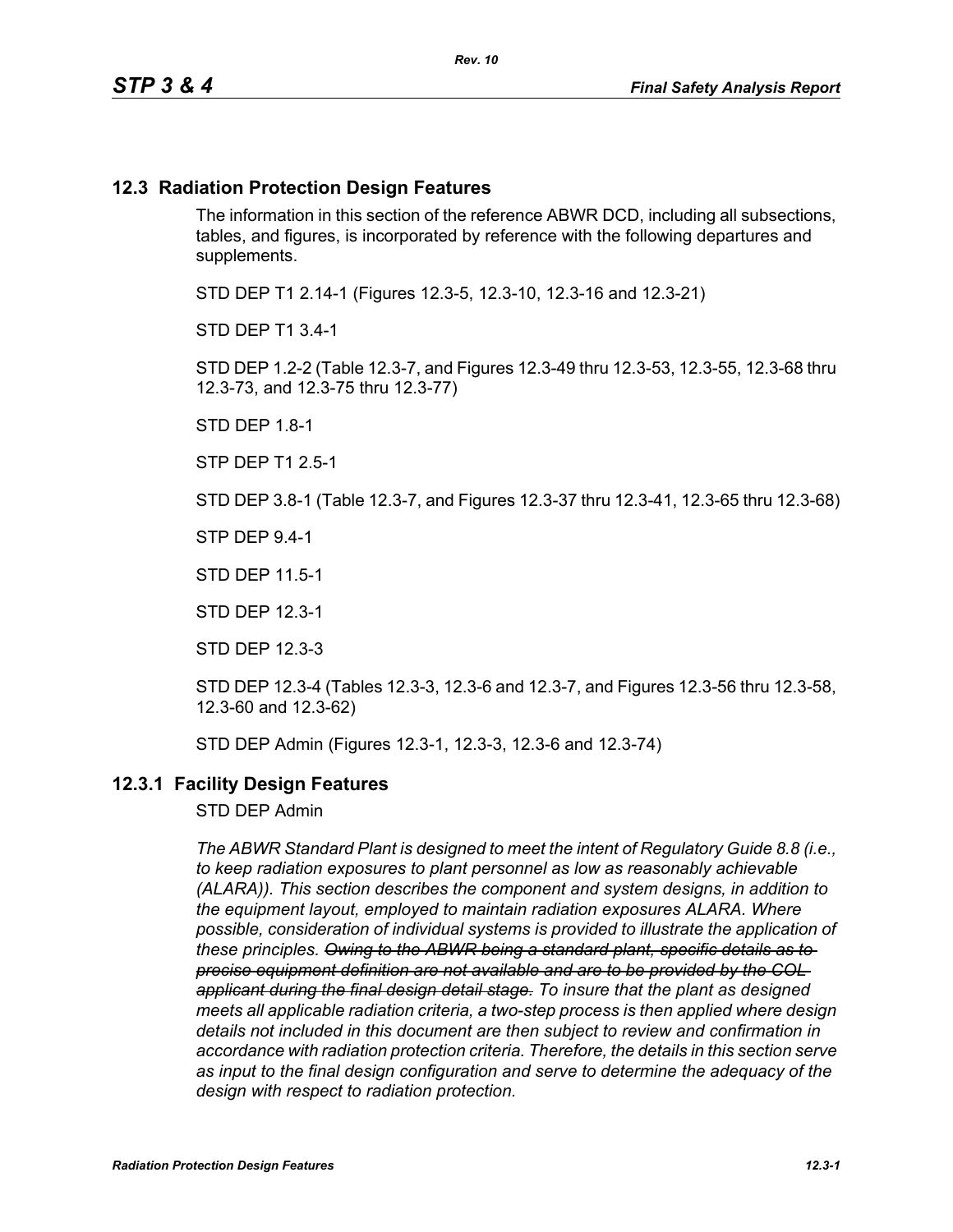## **12.3.1.1.2 Material Selection**

STD DEP 12.3-1

*In the ABWR design maintaining radiation exposure ALARA has been considered in the material selection of systems and components exposed to reactor coolant. For example, radiation exposure potential has been reduced appreciably through the removal or reduction of cobalt from many components as compared to current BWR fleet. Much of the cobalt is removed from contact with reactor coolant by eliminating Stellite where practical and reducing cobalt in the core stainless steel components. The cost of using very low cobalt materials through out the plant is prohibitive with the cost of 0.02 wt percent cobalt stainless steel approximately 8 times that of 0.05 wt percent stainless steel. Therefore, the* The *ABWR design has taken a graded approach* to using various grades of low cobalt stainless steel, *by using the most expensive though lowest cobalt bearing materials in the most radiologically significant areas with increasing cobalt content in less sensitive areas. The ABWR standards for cobalt are: 0.02 wt percent for those items in the core; 0.03 wt percent for those items in the vessel internals; and 0.05 wt percent for all other components. Also, with the current materials, there are no proven substitutes for Stellite for many hard surface applications shuch as MSIV seats. Current efforts by the nuclear and metallurgical industry indicate that in the future, practical alternatives to Stellite maybe feasible and are being researched.*

*The COL applicant shall address material selection of systems and components exposed to reactor coolant to maintain radiation exposures ALARA. See Subsection 12.3.7.4 for COL license information requirements.* These cobalt contents are target values for reduced occupational exposure per ALARA principles and are not specifications.

The estimation of occupational exposure for the ABWR, was generated by reviewing current plant work records and practices at operating BWRs, and taking into account distinct plant features in the ABWR. An estimate of the average annual occupational exposure was made during the US Standard ABWR certification work. It is noted that the reduced cobalt loadings (i.e. target values) were not considered in the estimation. Therefore, based upon the methods used and assumptions made in evaluating occupational exposure, the materials procured with 0.05 wt percent maximum cobalt have no adverse effect on the estimated occupational exposure.

### **12.3.1.4.1 Reactor Water Cleanup (CUW) System**

*The CUW System is provided with chemical cleaning connections which can utilize the condensate system to flush piping and equipment prior to maintenance. The CUW filter/demineralizers can be remotely backflushed to remove spent resins and filter aid material. If additional decontamination is required, chemical addition connections are provided in the piping to clean piping as well as equipment prior to maintenance. The backwash tank employs an arrangement to agitate resins prior to discharge. The tank vent is fitted with a charcoal filter canister to reduce emission of radioiodines into the plant atmosphere. The HVAC System is designed to limit the spread of contaminants*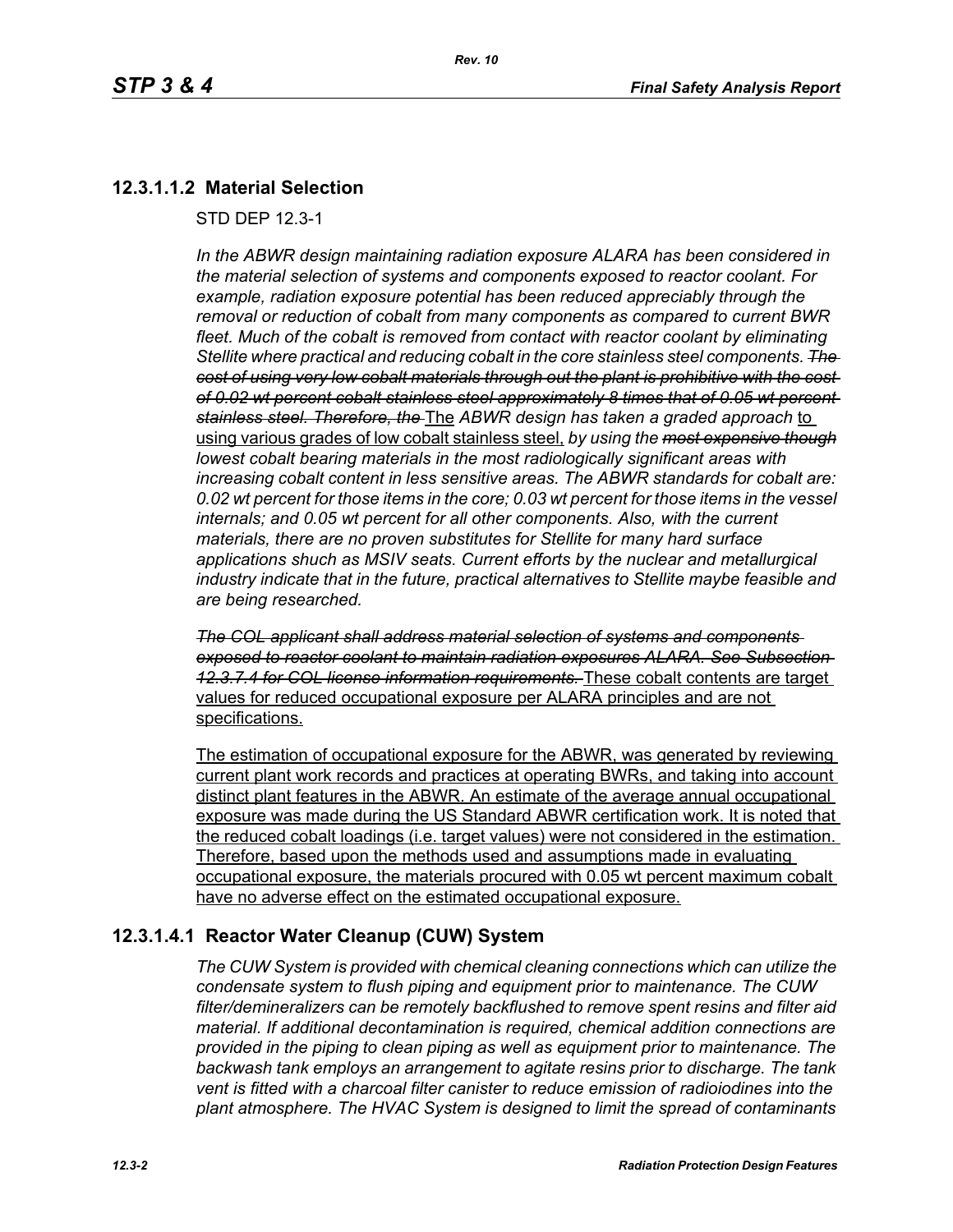*from these shielded cubicles by maintaining a negative pressure in the cubicles relative to the surrounding areas.*

#### **12.3.1.4.4 Main Steam System**

STD DEP 12.3-3

*Penetrations through the steam tunnel walls are minimized to reduce the streaming*  paths made available by these penetrations. The blowout panels for the steam tunnel*are located in the relatively inaccessible upper section of the RHR heat exchanger shielded cubicles which are controlled access areas. Penetrations through the steam tunnel walls, when they are required, are located so as to exit in controlled access areas or in areas that are not aligned with the steamlines. A lead-loaded silicone foam*  or equivalent *is employed whenever possible for these penetrations to reduce the available streaming area presented.*

### **12.3.2.2.2 Method of Shielding Design**

The following site specific supplement provides information to address the methods used to determine shield parameters:

As provided in Tier 1 ITAAC Table 3.2a, commonly accepted shielding codes using nuclear properties derived from well known references shall be used to model and evaluate plant radiation environments.

The DIJESTER computer code is used to assist in determination of the activity in the components of the radwaste system. It is basically a bookkeeping program, which keeps track of each nuclide as it is processed through the pipes, tanks, filters, demineralizers, etc., that make up the radwaste system. It couples the rate equations that govern the operation of the various components of the radwaste system with radionuclide decay chains to model the buildup and decay of the radionuclide activity in each component. This is not a shielding design code of the types described in the DCD and is not used to calculate dose rates. Its purpose is limited to determining the source in the components of the radwaste system, and the use of the code is consistent with the description of the source term in the DCD.

Per Section 12.3.2.2.2.2 of the reference ABWR DCD, pure gamma dose rate calculations are conducted using point kernel codes. The point kernel codes used are those that are presently widely used in the nuclear industry and include codes such as QAD-CGGP, QAD-CGGP-A, MicroShield, ISOSHLD and G33-GP. For combined gamma and neutron shielding situations, discrete ordinates or Monte Carlo techniques are applied. Typical codes used for this application include the discrete ordinates code DORT and the Monte Carlo code MCNP. Where shielded entries to high radiation areas such as labyrinths are required, a gamma ray scattering code such as G33-GP or a Monte Carlo code such as MCNP is used to confirm the adequacy of the labyrinth design. These computer codes, along with the computer codes identified in the DCD and, when they become available, updated computer codes using similar techniques, are used to design the shielding for STP 3 & 4.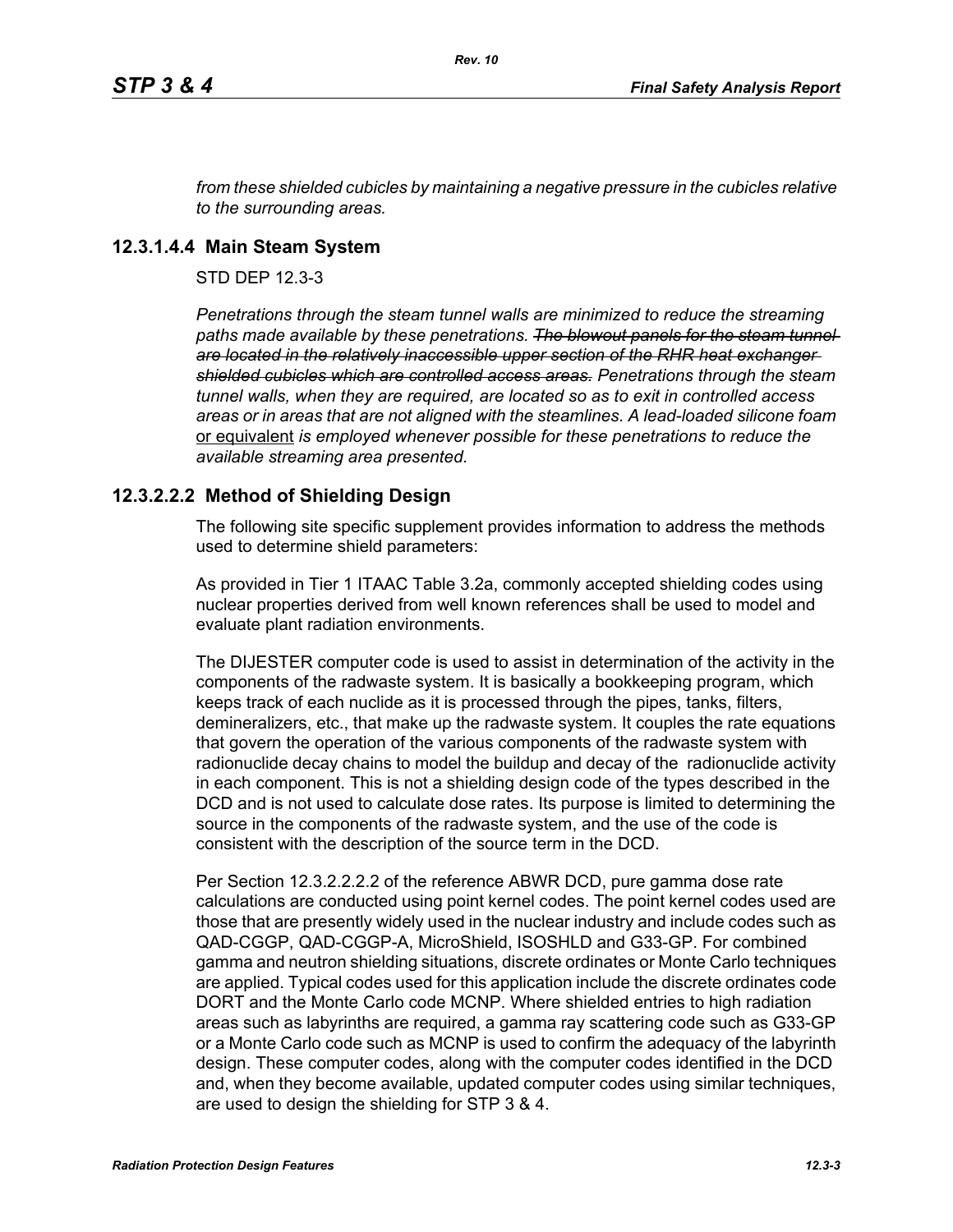## **12.3.2.3 Plant Shielding Description**

STP DEP 1.2-2

STD DEP 1.8-1

STD DEP 12.3-3

*(6) The main steam tunnel extends from the primary containment boundary in the Reactor Building through the Control Building up to the turbine stop valves. The primary purpose of the steam tunnel is to shield the plant complex from N-16 gamma shine in the main steamlines. A minimum of 1.6 meters of concrete or its equivalent (other material or distance) is required on any ray pathway from the main steamlines to any point which may be inhabited during normal operations. The design of the steam tunnel is shown on Figures 1.2-14, 1.2-15, 1.2-20, 1.2-21, and* 1.2-33*1.2-28. The tunnel is classified as Seismic Category I in the Reactor Building and in the Control Building and is designed to* IBC*UBC Seismic Standards in the Turbine Building. The interface between the buildings provides for bayonet connection to permit differential building motion during seismic events and shielding in the areas between buildings. The exact details on the bayonet design are not shown on the referenced arrangement drawings but requires complete shielding in the building interface area. The tunnel also serves a secondary purpose as a relief and release pathway for high energy events in the Reactor Building. Any high energy event (line break) in the Reactor Building will, through a series of blow out panels, vent into the steam tunnel and from the steam tunnel through the tunnel vent shaft to the Turbine Building (Figure 1.2-28) for processing to the plant stack. See Subsection 6.2.3.3.1 for more complete description of this function.*

## **12.3.3.2.1 Control Room Ventilation**

#### STD DEP Admin

*Outside air coming into the intakes is normally filtered by a particulate filter. If a high radiation level in the air is detected by the Airborne* Process *Radiation Monitoring System, flow is automatically diverted to another filter train (an outdoor air cleanup unit) that has:*

- *(1)* A *particular* particulate *filter*
- *(2) A HEPA filter*
- *(3) A charcoal filter*
- *(4) Another HEPA filter*

*The outdoor cleanup units are located in individual, closed rooms that help prevent the spread of any radiation during maintenance. Adequate space is provided for maintenance activities. The particulate and HEPA filters can be bagged when being*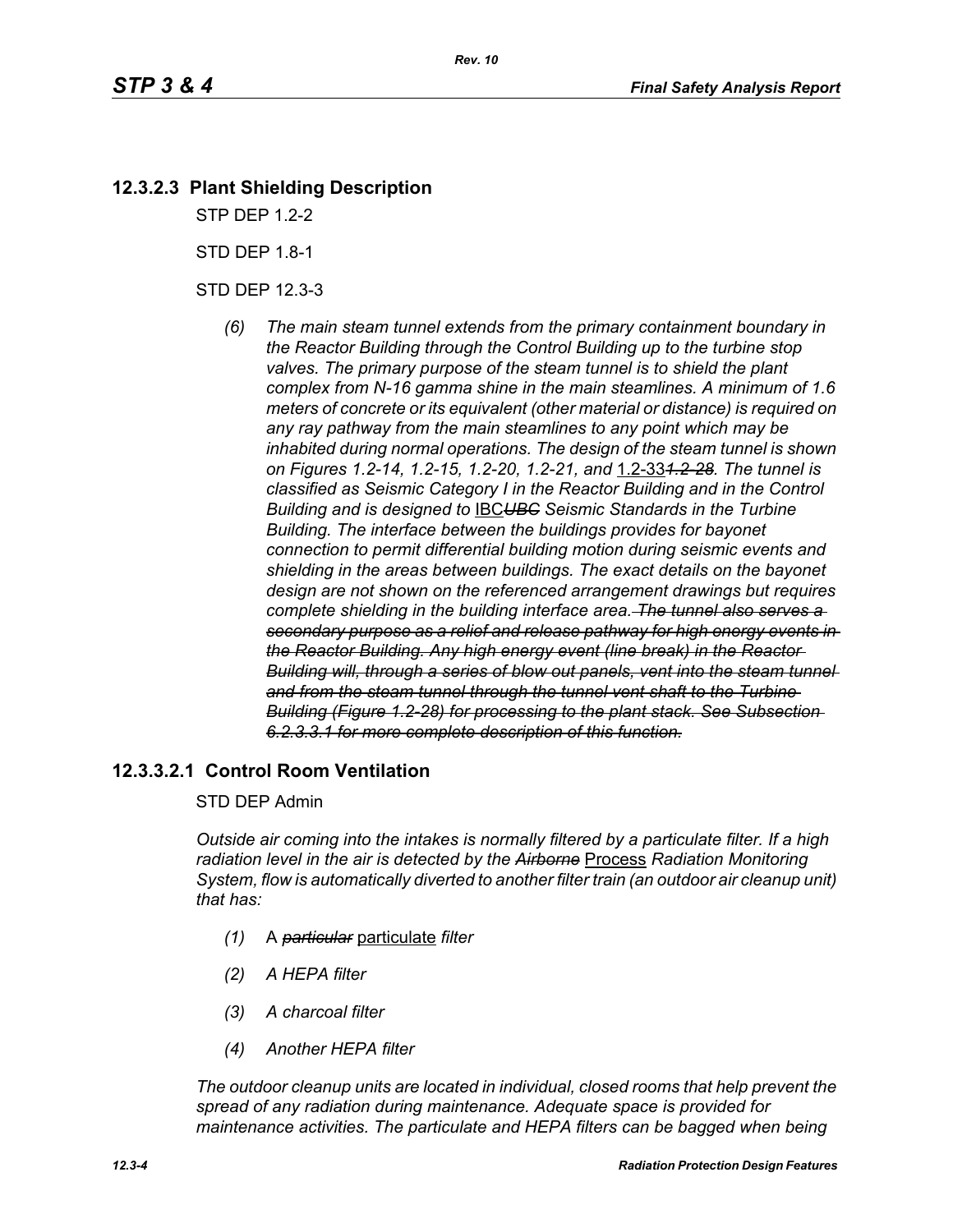*removed from the unit. Before removing the charcoal, any radioactivity is allowed to decay to minimal levels, and is then removed through a connection in the bottom of the filter by a pneumatic transfer system. Air used in the transfer system goes through a HEPA filter before being exhausted, or equivalent. Face masks can be worn during maintenance activities, if desired.*

#### **12.3.3.2.4 Radwaste Building**

Subsection 12.3.3.2.4 has been replaced in its entirety with the following standard departure.

STP DEP 9.4-1

The Radwaste Building HVAC is described in detail in subsection 9.4.6.

The radwaste building ventilation systems are engineered and designed to provide the proper environmental conditions within all areas of the radwaste building during normal plant operation. The radwaste building ventilation systems include:

- Radwaste building process area HVAC system.
- $\blacksquare$  Radwaste control room HVAC system.
- **Non-Class IE electrical, and HVAC equipment rooms ventilation system.**

From a radiological perspective the system is designed to:

- Provide an environment with controlled temperature and airflow patterns to ensure the comfort and safety of plant personnel and to allow for the continuous operation of the equipment and components.
- Maintain positive pressure within the radwaste control room, electrical room and other areas not containing radioactive materials.
- Limit exfiltration from the radwaste areas with potential airborne radioactive contaminants by maintaining sub atmospheric pressure during the normal plant operation.
- Maintain airflow from areas of low potential radioactivity to areas of progressively higher potential radioactivity.
- **Limit airborne fission product release to the atmosphere from the ventilation** system exhaust during normal plant operation.
- Limit concentration of airborne radioactivity to levels below the values specified in Appendix B to 10CFR20.

Exhaust air from the Radwaste Building is routed to and exhausted through the plant stack. Upon radiation detection in the main exhaust duct, the exhaust air is automatically routed to the air filtration equipment to be filtered through a prefilter and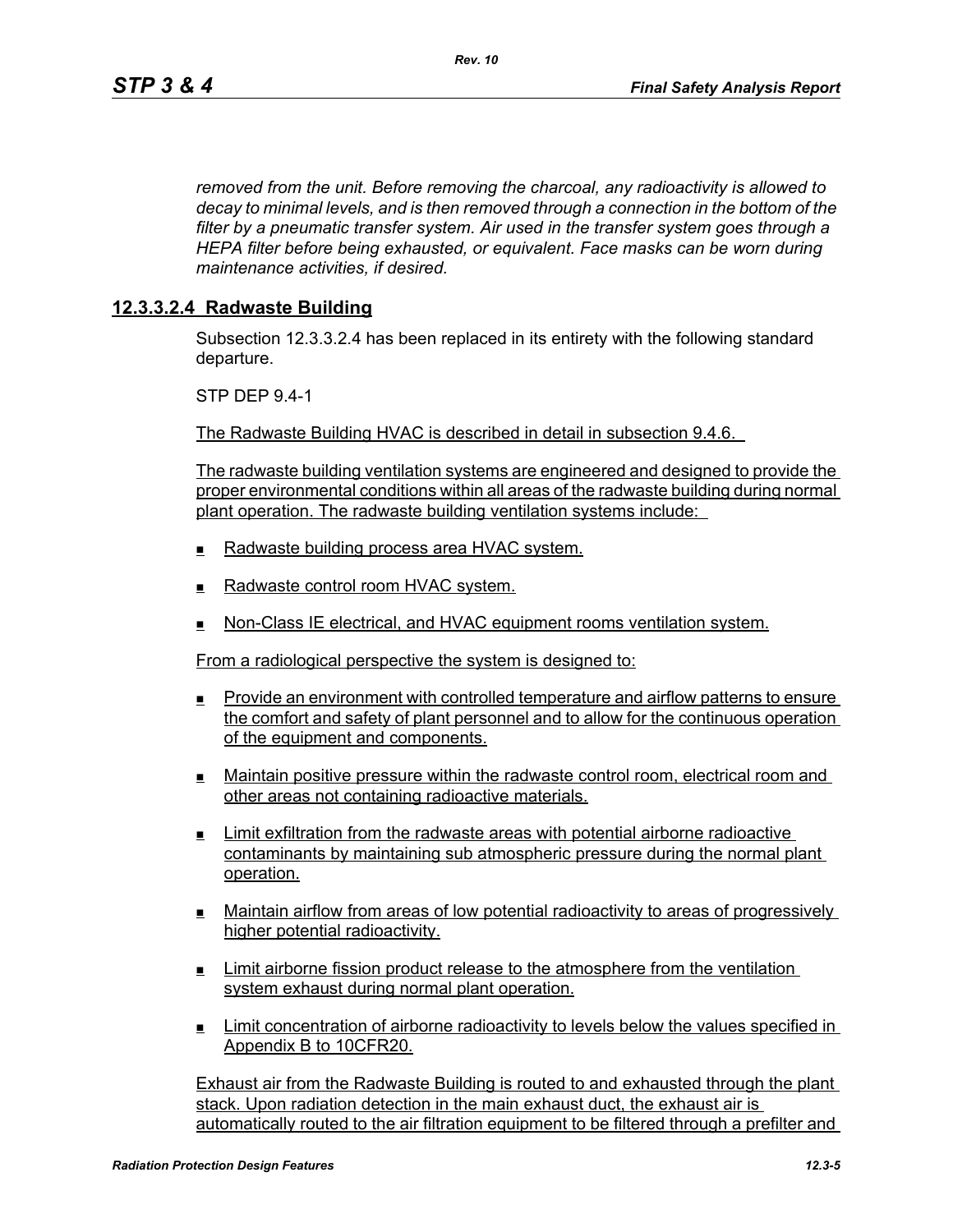a HEPA filter before being released through the plant stack. A high level of radioactivity detected by a radiation monitor downstream of the HEPA filter also activates an alarm in the radwaste and the main control rooms.

## **12.3.4 Area Radiation and Airborne Radioactivity Monitoring Instrumentation**

STD DEP 11.5-1

*(2) The Containment Atmospheric Monitoring System (D23/CAM) continuously measures, indicates, and records the gamma radiation levels within the primary containment (drywell and suppression chamber), and activates alarms in the main control room on high radiation levels. As described in Subsection 7.6.2, four gamma sensitive ion chamber channels are provided to monitor gamma radioactivity in the primary containment during normal, abnormal and accident conditions. Each of the four monitoring channels covers the range from 10-2* Sv/h*Gy/h to 10<sup>5</sup>* Sv/h*Gy/h. The CAM System is classified as safety-related.*

## **12.3.4.1 ARM System Description**

STD DEP T1 3.4-1

*The Area Radiation Monitoring (ARM) System consists of gamma sensitive detectors, digital area radiation monitors, local auxiliary units with indicators and local audible warning alarms, and recording devices. The detector signals are digitized and optically multiplexed for transmission* transmitted *to the radiation monitors in the main control room. Each ARM radiation channel has two independently adjustable trip alarm circuits, one is set to trip on high radiation and the other is set to trip on downscale indication (loss of sensor input). Also, each ARM monitor is equipped with self-test feature that monitors for gross failures and will activate an alarm on loss of power or when a failure is detected. Auxiliary units with local alarms are provided in selected local areas for radiation indication and for activating the local audible alarms on abnormal levels. Each area radiation channel is powered from the non-Class 1E vital 120 VAC source, which is continuously available during loss of offsite power. The recording devices are powered from the 120 VAC instrument bus.* The ARMs are calibrated in accordance with procedures developed from calibration instructions provided by the manufacturer. Periodic calibration verification and channel functional tests are performed with procedures based on pre-operational acceptance testing to verify operability, including alarm functions.

### **12.3.4.2 ARM Detector Location and Sensitivity**

STD DEP 11.5-1

*The location of each area detector is shown on the plant layout drawings for each building (Figures 12.3-56 through 12.3-73). The specific area radiation channels for each building are listed in Tables 12.3-3 through 12.3-7, along with reference to map location of the detector, the channel sensitivity range, and the areas for the local alarms. The range and sensitivity of each area radiation channel is classified as follows:*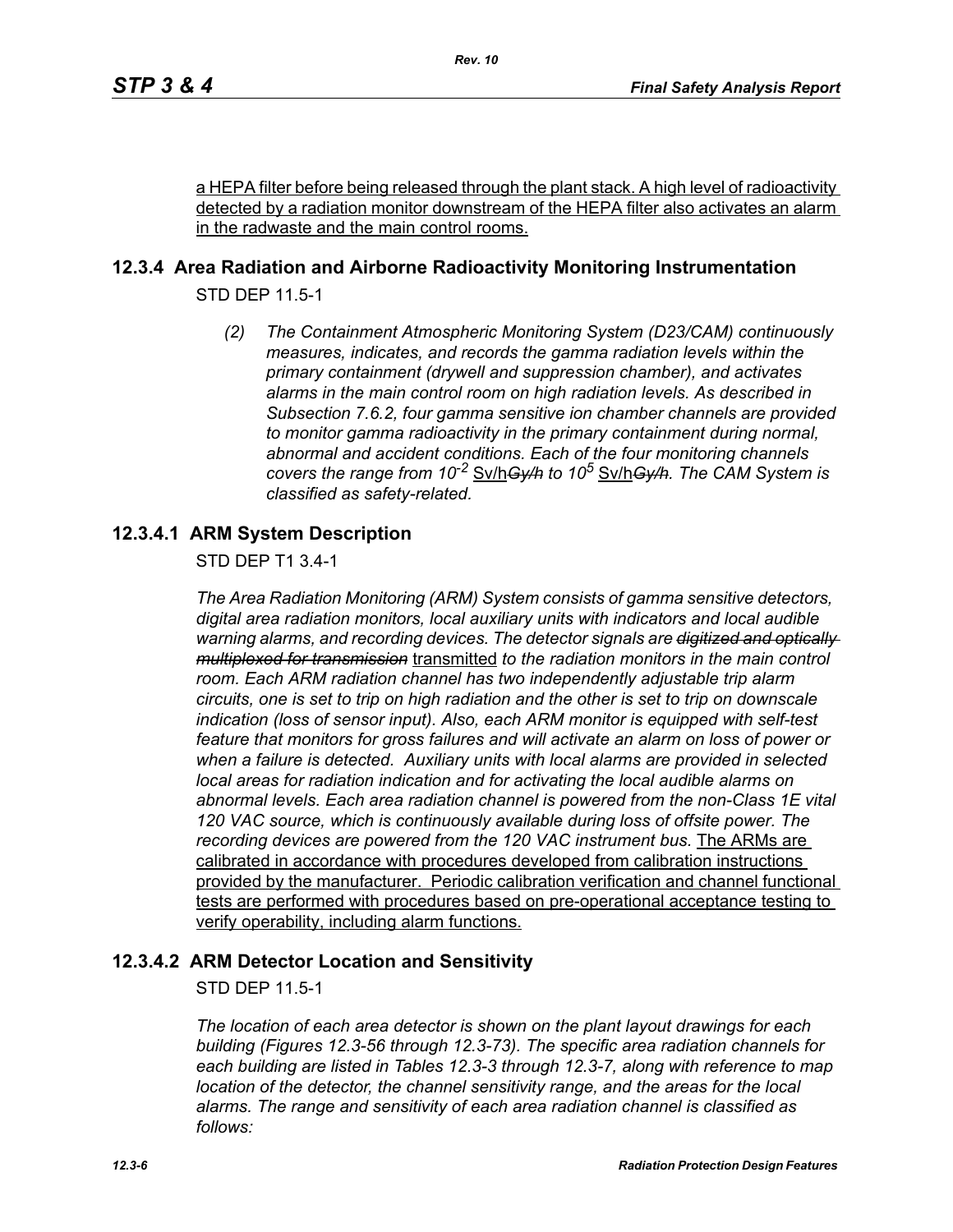- *(1) Range 0.10* μSv/h*μGy/h to 1* mSv/h*mGy/h -H (High Sensitivity)*
- *(2) Range 1* μSv/h*μGy/h to 10* mSv/h*mGy/h -M (Medium Sensitivity)*
- *(3) Range 10* μSv/h*μGy/h to 102* mSv/h *mGy/h -L (Low Sensitivity)*
- *(4) Range 1* mSv/h*mGy/h to 10* Sv/h*Gy/h* -*LL (Low Low Sensitivity)*
- *(5) Range 1* mSv/h*mGy/h to 102* Sv/h*Gy/h -VL (Very Low Sensitivity)*

### **12.3.4.3 Pertinent Design Parameters and Requirements**

STP DEP T1 2.5-1

*Two high-range radiation channels are provided to monitor radiation from accidental*  fuel handling. One detector is positioned near the fuel pool and the other located in the *fuel handling area. Criticality detection monitors are not needed to satisfy the criticality accident requirements of 10CFR70.24, when specialized high density fuel storage*  racks preclude the possibility of criticality accident under normal and abnormal *conditions. The new* and *fuel bundles are stored in racks that are located in the fuel vault while the spent fuel bundles are stored in racks that are placed at the bottom of the fuel storage pool. A full array of loaded fuel storage racks are designed to be subcritical, as defined in Sections 9.1 and 9.2. The COL applicant must verify and certify that the design meets the criteria specified in Subsection 12.3.7.3.*

### **12.3.7 COL License Information**

#### **12.3.7.1 Airborne Radionuclide Concentration Calculation**

The following site specific supplement addresses COL License Information Item 12.6.

Calculations of the expected airborne radionuclide concentrations are performed, as part of the plant inspections, tests, analyses and acceptance criteria (ITAAC Tier 1 Table 3.2b), to verify the adequacy of the ventilation system prior to fuel load.

### **12.3.7.2 Operational Considerations**

The following site specific supplement addresses COL License Information Item 12.7.

Alarm setpoints are established based on design background radiation levels, which are then, confirmed during the Startup Test Program. The Preoperational Test Program will check for proper calibration of the detectors, and then check the proper functioning of alarms (local and remote, audible and visual) and protective features including alarm setpoints. The Preoperational Test Program will also check for proper response to various loss of power conditions.

In addition to the Area Radiation Monitoring system, radiation monitoring operational considerations, such as procedures for placement, operation and calibration of portable monitors, are established in accordance with the Operational Radiation Protection Program described in Section 12.5S.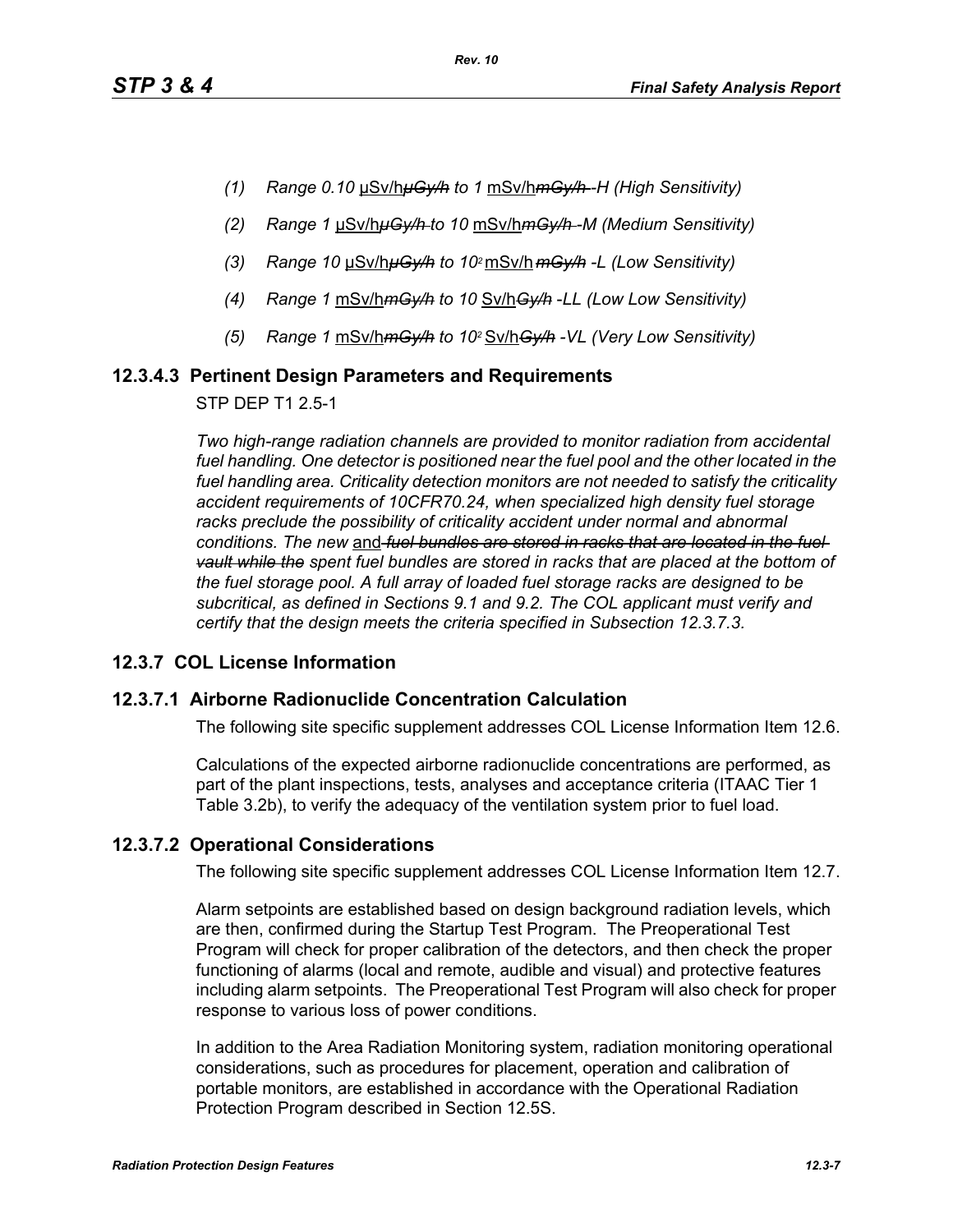The ARMs and airborne radioactivity monitors are calibrated using one or more reference standards, such as ANSI/ANS 6.8.1 with radioactive sources traceable to the National Institute for Standards and Technology (NIST). The instruments are calibrated at one or more points within the response range. A channel calibration that includes a channel functional test is performed periodically on the non safety-related area monitors. A channel calibration that includes a channel functional test is performed on the safety-related area monitors at least once every 18 months or during the refueling outage if the detector is not readily accessible. In the event a calibration is questionable, the channel can be isolated and a more thorough calibration performed. Calibration is also performed after maintenance or replacement of any components that could affect calibration.

#### **12.3.7.3 Requirements of 10CFR70.24**

The following site specific supplement addresses COL License Information Item 12.8.

The information demonstrating that the plant meets the criticality accident monitoring requirements of 10CFR70.24 will be provided by meeting the requirements of 10 CFR 50.68(b), as provided for in 10 CFR 70.24(d)(1).(COM 12.3-1).

#### **12.3.7.4 Material Selection**

The following site specific supplement addresses the unnumbered COL License Information Item contained in this section of the reference ABWR DCD.

STPNOC continues to monitor industry state-of-the-art developments in material selection options for maintaining exposure ALARA, including Stellite reduction efforts. A graded approach to using the various levels of cobalt in the primary systems has been undertaken as discussed in Subsection 12.3.1.1.2.

#### **12.3.8 Radiation Exposure to Construction Workers During Plant Construction**

The following site specific supplement provides information to address RG 1.206, CIII Subsection 12.3.5, dealing with dose to construction workers for multi-unit sites.

Regulatory Guide 1.206, Section C.III.12.3.5, states in part, for multi unit sites, the COL applicant will provide estimated annual dose to construction workers in a new construction area, as a result of radiation from on-site radiation sources from the existing operating plant(s).

During the construction of STP 3 & 4, workers will be exposed to several potential sources of radiation. This section identifies the potential sources of radiation and estimates the doses that workers would receive during the construction of STP 3 & 4 due to the operation of STP 1 & 2. In addition, with STP 3 scheduled to be operational one year earlier than STP 4, STP 3 will be a source of radiation for STP 4 construction workers during that year. Thus, the dose contribution from STP 3 sources of radiation is also evaluated.

Three types of sources are considered: direct radiation, gaseous effluents, and liquid effluents. The maximum annual doses from all three pathways during any year of the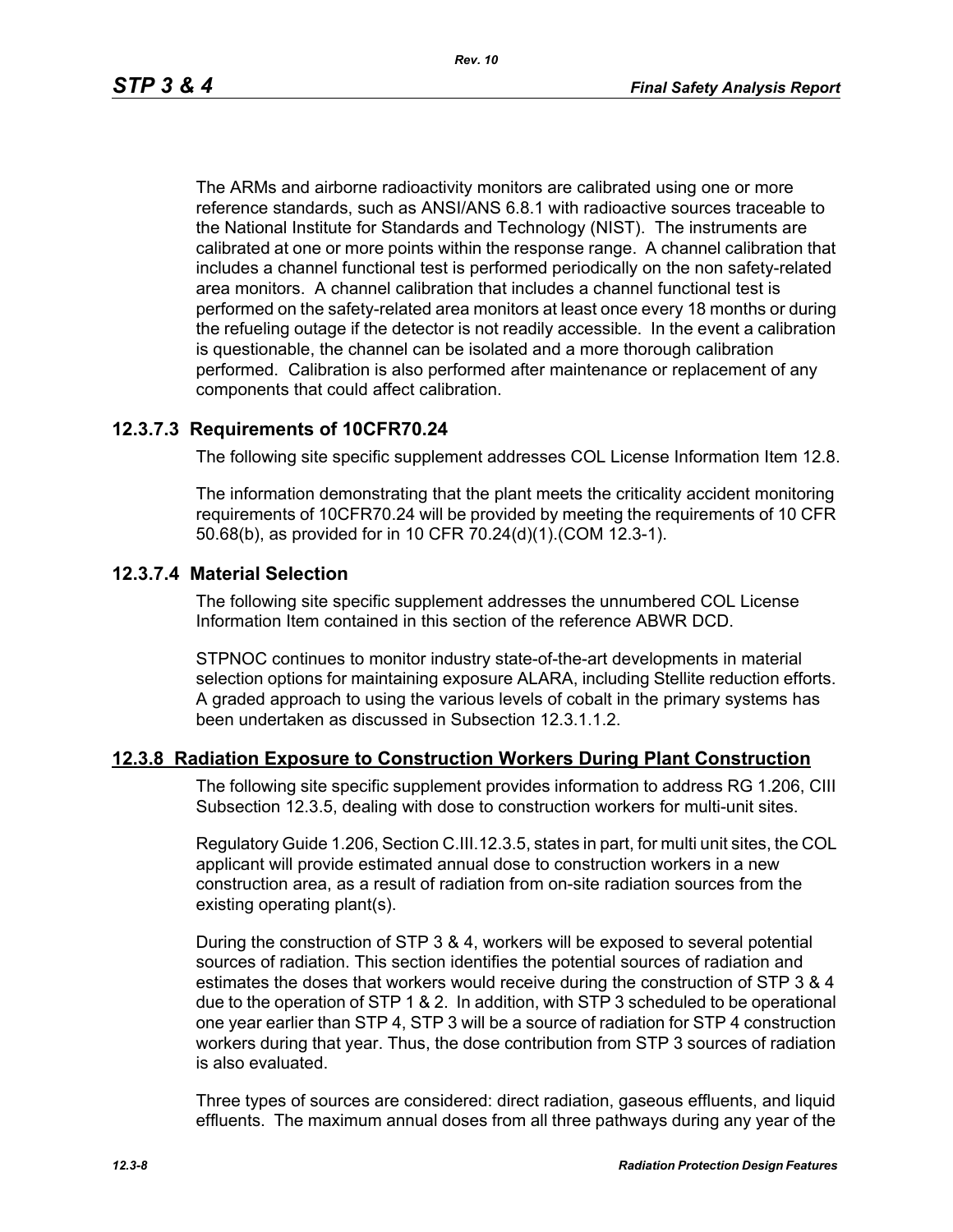construction of STP 3 & 4 occur during the year that STP 3 is operational and STP 4 is under construction. This is further discussed later in this subsection. A comparison of these calculated doses for this time period shows that the limits in 10 CFR 20.1301 and 40 CFR 190.10 for members of the public are satisfied. For 10 CFR 20.1301 the calculated annual dose is 18 mrem TEDE and the limit is 100 mrem TEDE.

|                                                                                                                 | Worker Annual Dose (mrem) |                        |  |  |
|-----------------------------------------------------------------------------------------------------------------|---------------------------|------------------------|--|--|
|                                                                                                                 | <b>From Unit 3</b>        | From Units 1, 2<br>& 3 |  |  |
| Whole body dose from liquid<br>effluents                                                                        | 0.00026                   | 0.032                  |  |  |
| Organ dose from liquid<br>effluentst                                                                            | 0.00043                   | 0.032                  |  |  |
| Whole body dose from<br>gaseous effluents                                                                       | 6.6                       | 8.3                    |  |  |
| Skin dose from gaseous<br>effluents                                                                             | 16                        | 17                     |  |  |
| Organ dose from radioactive<br>jodine and radioactive material<br>in particulate form from<br>gaseous effluents | 12                        | 18                     |  |  |

#### **Annual Doses for Individuals Working on Unit 4**

These calculated doses assume a full power equilibrium core with power history for the entire year. It is not expected that Unit 3 will be at 100% power during the full year that STP 4 is still under construction. During this period, STP 3 will be undergoing startup testing. Full power operation is likely to occur only for about 25% of this first year, resulting in decreased annual doses from those presented in the table.

The STP 3 & 4 site will be continually monitored during the construction period and appropriate actions taken to ensure that doses to the construction workers remain ALARA. In addition, the Operational Radiation Protection Program described in Section 12.5S will be in place while Unit 3 is operating with Unit 4 still under construction. Thus, there will be ample oversight to ensure that doses to construction workers remain ALARA during the construction period.

The bases, assumptions, and methods used to calculate the construction worker dose are given below with the maximum annual dose (person-Sieverts) shown in Table 12.3-8.

Dose rates at the construction site are estimated based on dose rate measurements and calculations. Although the construction workers will occupy a large area over the course of the construction period, dose rates are estimated based on average distances from radiation sources.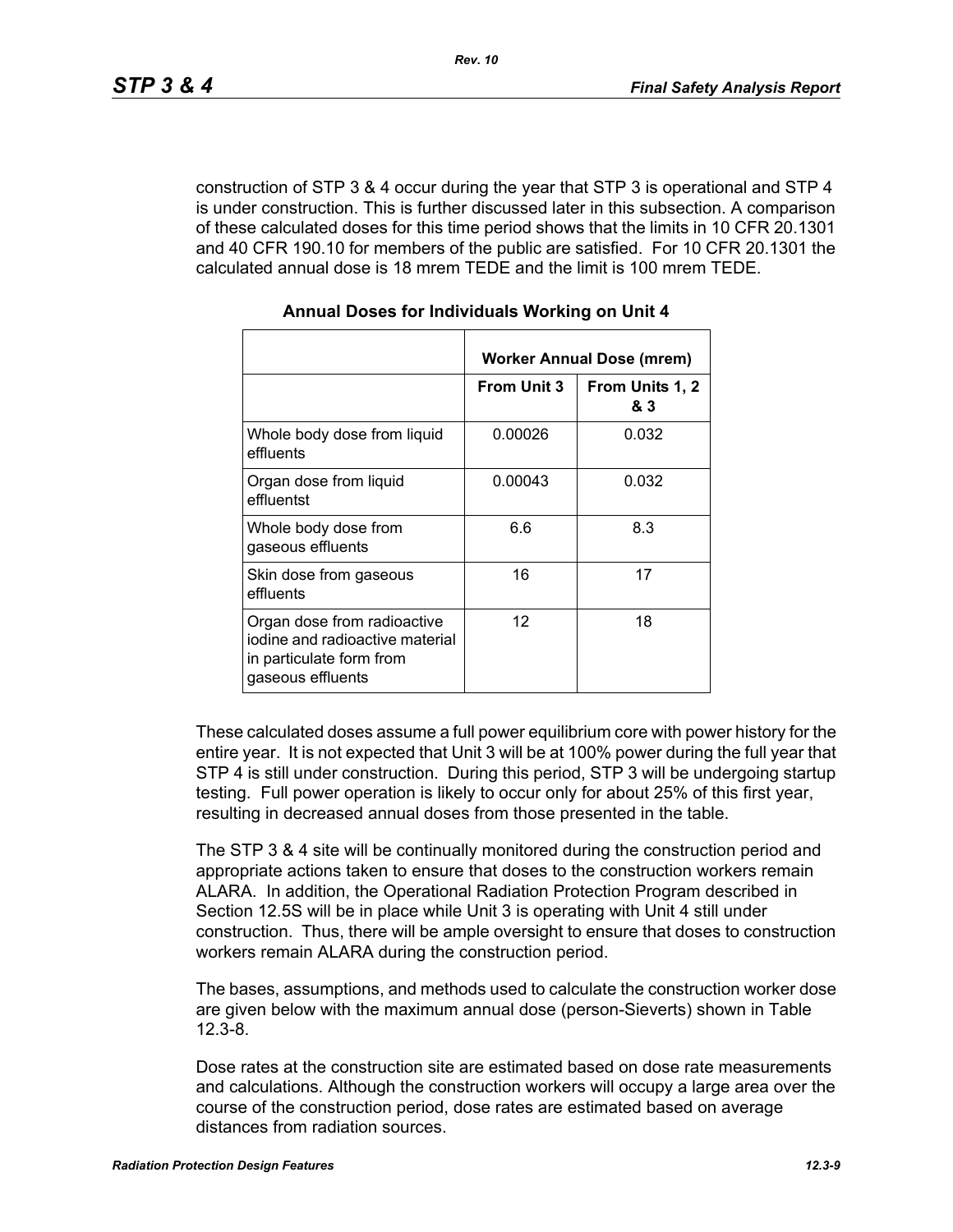- Direct radiation: The direct radiation dose rates from STP 1 & 2 sources are based on TLD measurements taken at various onsite locations from 2002 through 2006. This 5-year period provides sufficient data to be representative of plant conditions. Since the construction location for STP 3 & 4 is farther away from STP 1 & 2 than are the respective TLD stations where dose rates are measured from each source, the STP 1 & 2 Offsite Dose Calculation Manual (ODCM) is used to extrapolate the dose rates from the TLD locations to the STP 3&4 location. In determining direct radiation dose rates, it is assumed that the worker is located in the center of the construction area of the unit (either STP 3 or 4) nearest to the source. Given that workers will move about the construction area over the course of a year, it is reasonable to select the center of the area as a representative location for occupancy. No credit is taken for any shielding provided by structures under construction. The estimated total body dose rate to Units 3 and 4 construction workers due to operation of Units 1 and 2 is 2.4 mrem/yr. The estimated total body dose rate to Unit 4 construction workers due to operation of Units 1, 2 and 3 is 9.3 mrem/yr.
- Gaseous effluents: The annual dose rates from the release of gaseous effluents to the maximally exposed member of the public are based on the STP 1 & 2 REMPs for 2002 to 2006. The composite maximum annual dose rate for each organ over these 5 years was calculated using the methodology found in the STP 1 & 2 ODCM. These offsite dose rates are used to estimate construction worker doses. The ratio of the total body dose onsite to that offsite was used to estimate the organ doses onsite for the years 2002 through 2006, yielding the maximum annual onsite doses to construction workers from STP 1&2 over the five-year period. This maximum dose was doubled to address measurement uncertainty. Using the atmospheric dispersion factors in FSAR Section 2.3, the estimated total body dose rate to construction workers from operation of Units 1&2 is 1.7 mrem/yr and 6 mrem/yr to the critical organ and operation of Units 1,2 and 3 is 8.3 mrem/yr total body dose rate and 18 mrem/yr to the critical organ.
- **EXECT** Liquid effluents: The annual dose rates from release of liquid effluents to the maximally exposed member of the public are due to sport fish ingestion and shoreline exposure. Although construction workers would not be exposed to these pathways at the construction site, it was conservatively assumed that the construction workers receive the same doses as the maximally exposed member of the public. Furthermore, the doses are doubled to address measurememt uncertainty. These liquid effluents are based on the STP 1 & 2 REMPs for 2002 to 2006. The composite maximum annual dose rate for each organ over these 5 years was calculated using the methodology found in the STP 1 & 2 ODCM. The offsite dose rates from STP 1, 2, and 3 are calculated at the Little Robbins Slough area due to sport fish ingestion and shoreline exposure. These dose rates are used to estimate construction location doses. The estimated total dose rate to construction workers from operation of Units 1,2 and 3 is 0.032 mrem/yr to both total body and the critical organ.

The calculated annual person-Sievert construction worker doses for total body and critical organ are provided in Table 12.3-8. For the calculation, the manpower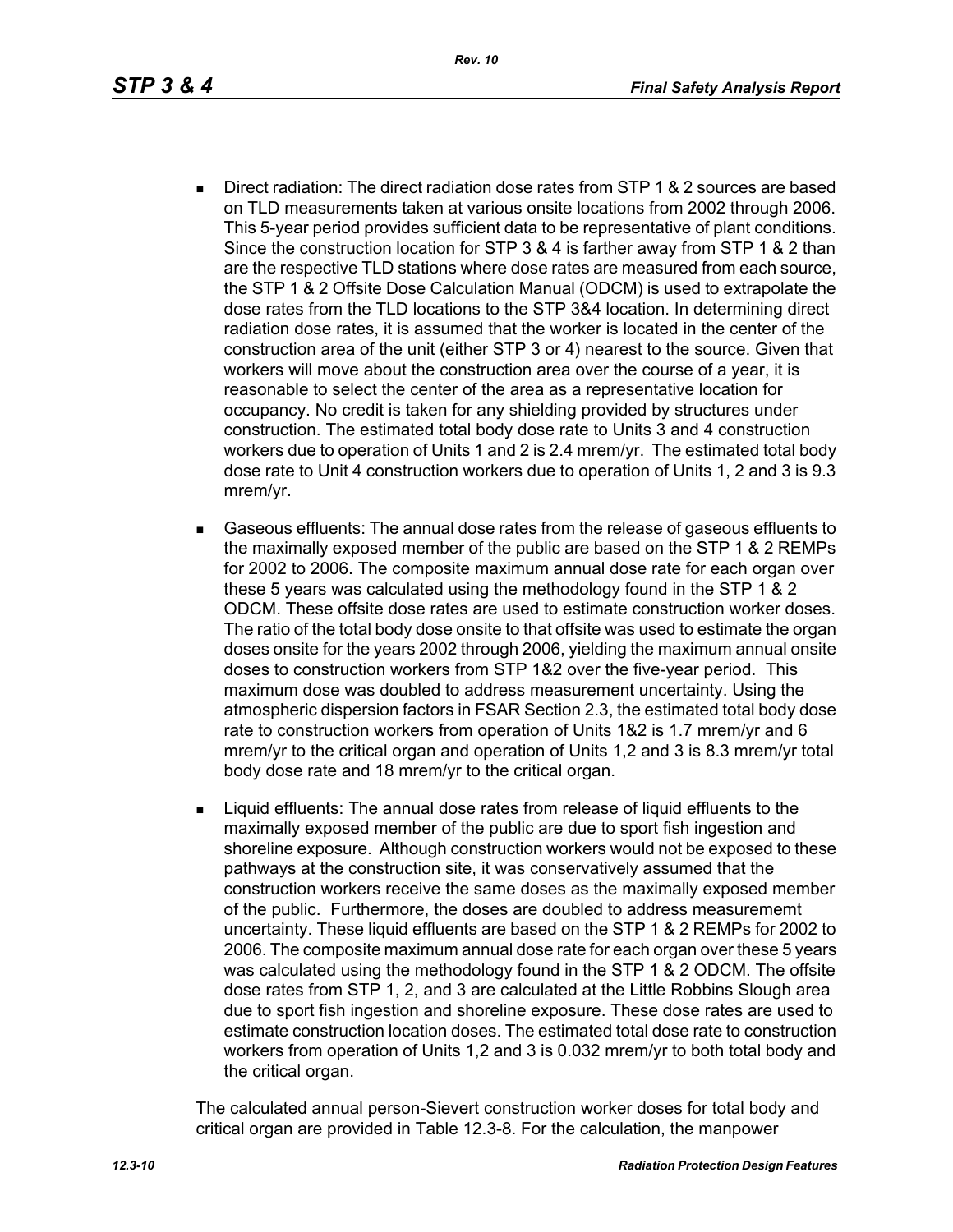estimates are for the timeframe when construction on both Units 3 and 4 is in progress for both units, as it is not feasible to break down the workforce estimates by unit. The estimated doses for each of the three construction phases shown in the table are based on the maximum average annual workforce during that phase.

#### **12.3.9 Minimization of Contamination**

The following site-specific supplement provides information to address 10 CFR 20.1406, as implemented by NEI 08-08A.

As stated in Section 12.3 of the Design Control Document (DCD), The Advanced Boiling Water Reactor (ABWR) incorporates many Radiation Protection design features to limit contamination. Section 12.3 of the DCD is incorporated by reference and provides the features summarized below, among others:

- **Pumps located in radiation areas are provided with flush lines and in certain cases** chemical cleaning capabilities for use prior to maintenance. Pump casing drains provide a means for draining pumps to the sump prior to disassembly, thus reducing the exposure of personnel and decreasing the potential for contamination.
- **Instrumentation lines in liquid service for systems containing radioactive fluids are** provided with vent and backflush provisions. Reactor vessel sensing lines may be flushed with condensate following reactor blowdown.
- Heat exchangers are constructed of stainless steel or Cu/Ni tubes to minimize the possibility of failure. The heat exchanger design allows for complete draining of fluids from the exchanger, and connections are available for condensate or demineralized water flushing.
- Valves have back seats to minimize leakage through the packing. Teflon gaskets are not used.
- Piping was selected to provide a service life equivalent to the design life of the plant, with consideration given to corrosion allowances and environmental conditions. Piping for systems containing radioactive fluids is welded to the most practical extent to reduce leakage through flanged or screwed connections.
- Floor drains with appropriately sloped floors are provided in shielded cubicles where the potential for spills exist. Smooth, epoxy-type coatings are employed to facilitate decontamination when a spill does occur. Curbs are provided to limit contamination and simplify washdown operations, and expanded metal-type floor gratings are minimized in favor of smooth surfaces in areas where radioactive spills could occur. Equipment and floor drain sumps are stainless steel lined to preclude leakage.
- Material selection consideration is used for systems and components exposed to reactor coolant. Specifically, a graded approach to the use of cobalt lowers the potential for the spread of contamination. Much of the cobalt is removed from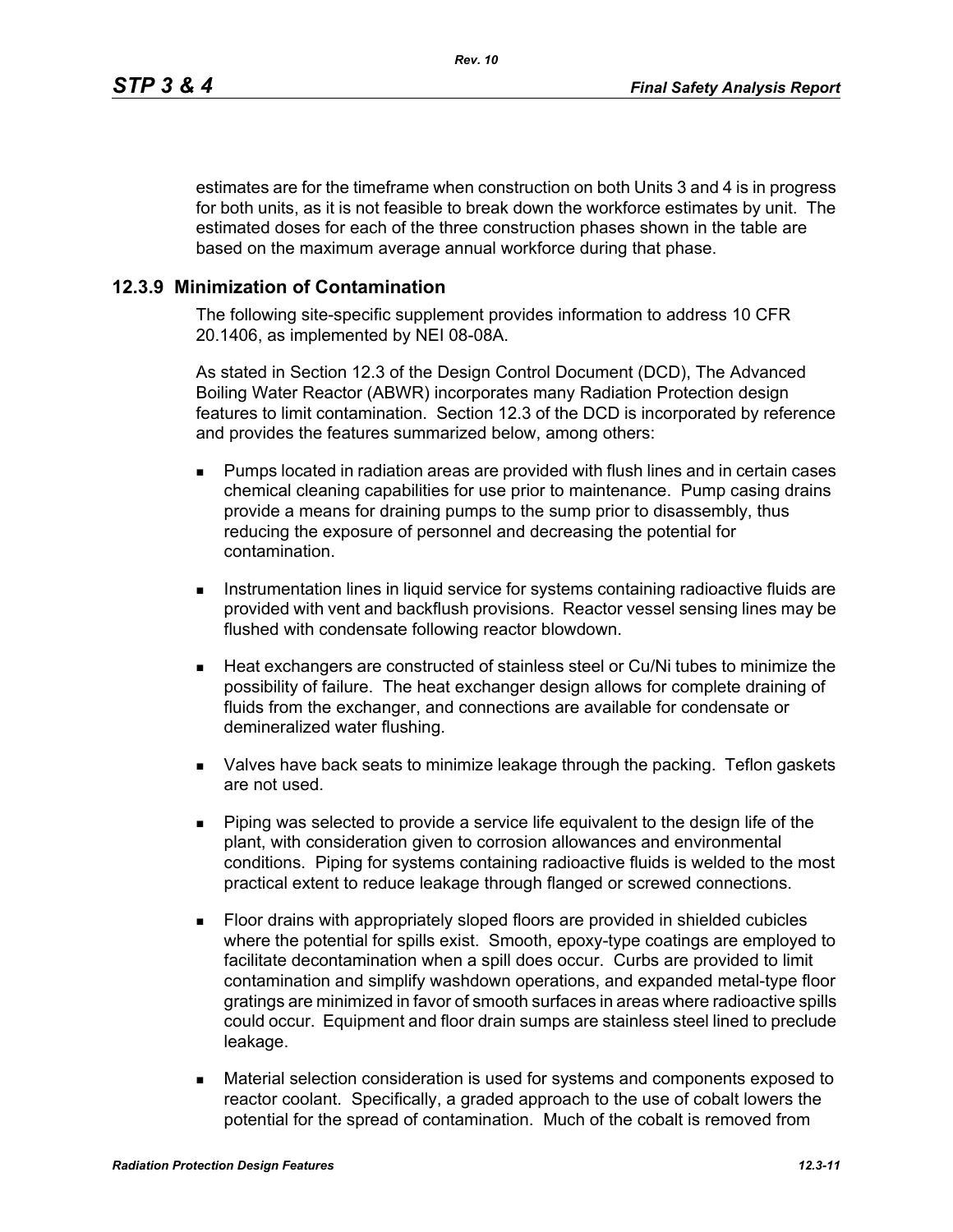contact with reactor coolant by eliminating Stellite where practical and reducing cobalt in the core stainless steel components.

- **Sample stations in the plant contain flushing provisions using demineralized water,** and sample station piping drains to plant sumps minimize the possibility of spills. Fume hoods are employed for airborne contamination control. Working areas and fume hoods are stainless steel to ease decontamination should a spill occur, and sample spouts are located above the sink to reduce the possibility of contaminating surrounding areas during the sampling process.
- **HVAC systems are designed to limit the extent of airborne contamination by** providing air flow patterns from areas of low contamination to more contaminated areas. HVAC Equipment drain sump vents are fitted with charcoal canisters or are piped directly to the Radwaste HVAC System to remove airborne contaminants evolved from discharges to the sump. HVAC penetrations through outer walls of buildings containing radioactive sources are sealed to prevent miscellaneous leaks into the environment.

Additionally, all below grade piping carrying radioactive fluids is located in tunnels. No direct buried piping containing radioactive fluids is incorporated in the STP 3 & 4 design.

Nuclear Energy Institute Report 08-08A, "Generic FSAR Template Guidance for Life Cycle Minimization of Contamination" provides the Minimization of Contamination Program for STP 3 & 4. This NEI template is incorporated by reference with the clarification that design changes for certified design materials are not required by implementation of this program. The evaluations, programs, and procedures required by NEI 08-08A will be issued six months prior to commencement of the Preoperational Test Program.

### **12.3.9.1 Operational Programs and Operating Procedures**

Operational programs and operating procedures will be developed to address 10 CFR 20.1406, and will be issued six months prior to commencement of the Preoperational Test Program. These programs and procedures will include:

- Work practices, preventive maintenance, and procedures to minimize leaks and spills and provide containment and early and adequate detection including instruments for detection. This includes surveillance and monitoring.
- Surveillance and maintenance is performed to mitigate the consequences of undetected leakage over a long period of time.
- Operational practices will be documented such that they are subject to audit and inspection.
- Following construction, establishment of an onsite monitoring program as a part of the environmental monitoring program to prevent offsite migration of radionuclides via an unmonitored pathway.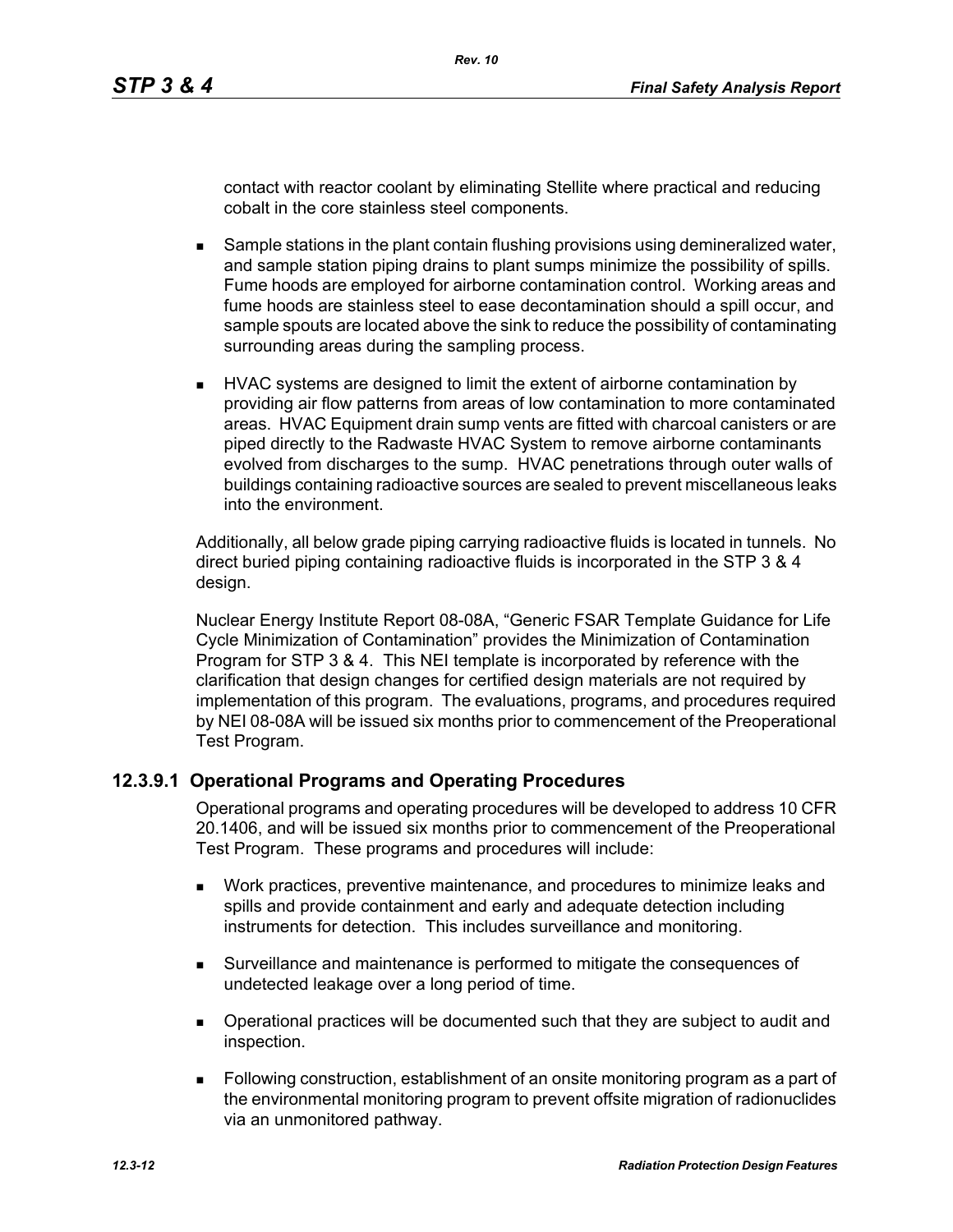*Rev. 10*

- To facilitate decommissioning, maintain a system of records detailing contamination events and residual levels of environmental contaminates for the life of the facility, readily accessible to facilitate cleanup.
- **Minimizing the generation of radioactive waste as a major operational** consideration that will be addressed through careful work planning. Plant procedures will include provisions for proper packaging of wastes for transportation and acceptance by disposal or treatment facilities. Onsite storage is considered in certain circumstances as necessary.

Maintenance and other operating procedures are provided in Subsection 13.5.3.4.2, which includes plant radiation protection, chemical-radiochemical control, and radioactive waste management procedures. Subsection 13.5.3.4.3 lists radiation control procedures, including area radiation monitoring, process radiation monitoring, and meteorological monitoring procedures as well as procedures for discharge of effluents. Operational programs are listed in Table 13.4S-1, and included the Process and Effluent Monitoring and Sampling Program and Radiation Protection Program. 10 CFR 20.1406 requirements are considered in the development of these programs.

### **12.3.9.2 Design Provisions and Design Features**

Design of structures, systems, and components, such as the following, outside the scope of ABWR DCD or departures from the DCD in COLA Part 2, Tier 2, are applicable to 10CFR20.1406 and RG 4.21.

- Section 12.3 describes facility radiation protection design features with STD DEP 12.3-4 adding ARMs and alarm capability.
- Section 12.5 provides supplemental information related to radiation protection facilities and equipment.
- Sections 11.5 and 12.0 describe process and effluent radiological monitoring systems with STD DEP 11.5-1 providing for equipment and instrumentation reliability improvements.
- Section 11.4 describes the solid waste management system and processes with STD DEP 11.4-1 to minimize the generation of waste.
- Section 11.3 describes the gaseous waste management system with STD DEP 11.3-1 providing for optimization.
- Section 11.2 describes the liquid radwaste management system with STD DEP 11.2-1 providing for equipment modernization.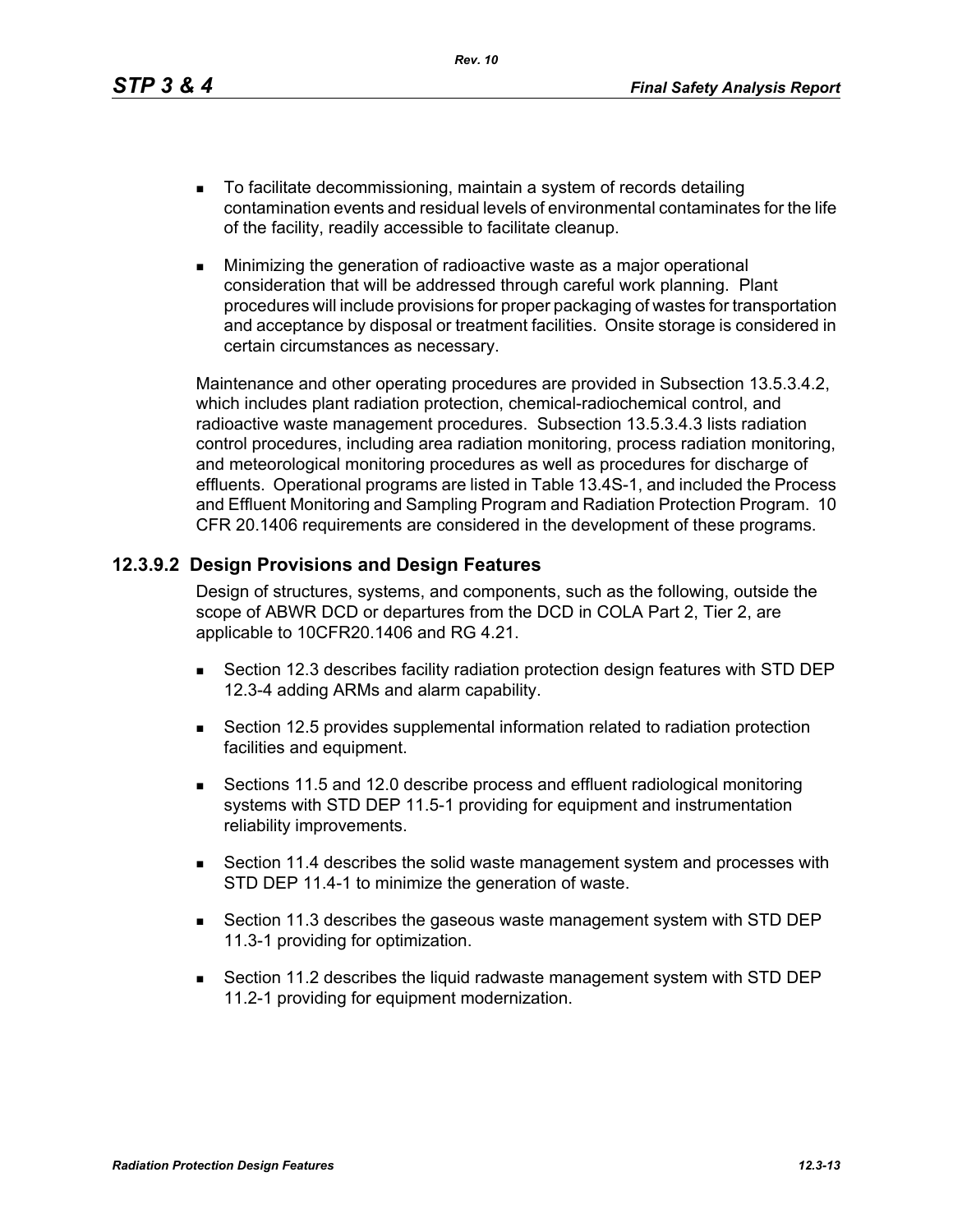### **12.3.10 References**

STD DEP Admin

- 12.3-1 N. M. Schaeffer, "Reactor Shielding for Nuclear Engineers", TID-25951, U.S. Atomic Energy Commission (1973).
- 12.3-2 J. H. Hubbell, "Photon Cross Sections, Attenuation Coefficients, and Energy Absorption Coefficients from 10 KeV to 100 GeV", NSRDS-NBS 29, U.S. Department of Commerce, August 1969.
- 12.3-3 "Radiological Health Handbook", U.S. Department of Health, Education, and Welfare, Revised Edition, January 1970.
- 12.3-4 "Reactor Handbook", Volume III, Part B, E.P. Blizzard, U.S. Atomic Energy Commission (1962).
- 12.3-5 Lederer, Hollander, and Perlman, "Table of Isotopes", Sixth Edition (1968).
- 12.3-6 M.A. Capo, "Polynomial Approximation of Gamma Ray Buildup Factors for a Point Isotropic Source", APEX-510, November 1958.
- 12.3-7 Reactor Physics Constants, Second Edition, ANL-5800, U.S. Atomic Energy Commission, July 1963.
- 12.3-8 ENDF/B-III and ENDF/B-IV Cross Section Libraries, Brookhaven National Laboratory.
- 12.3-9 PDS-31 Cross Section Library, Oak Ridge National Laboratory.
- 12.3-10 DLC-7, ENDF/B Photo Interaction Library.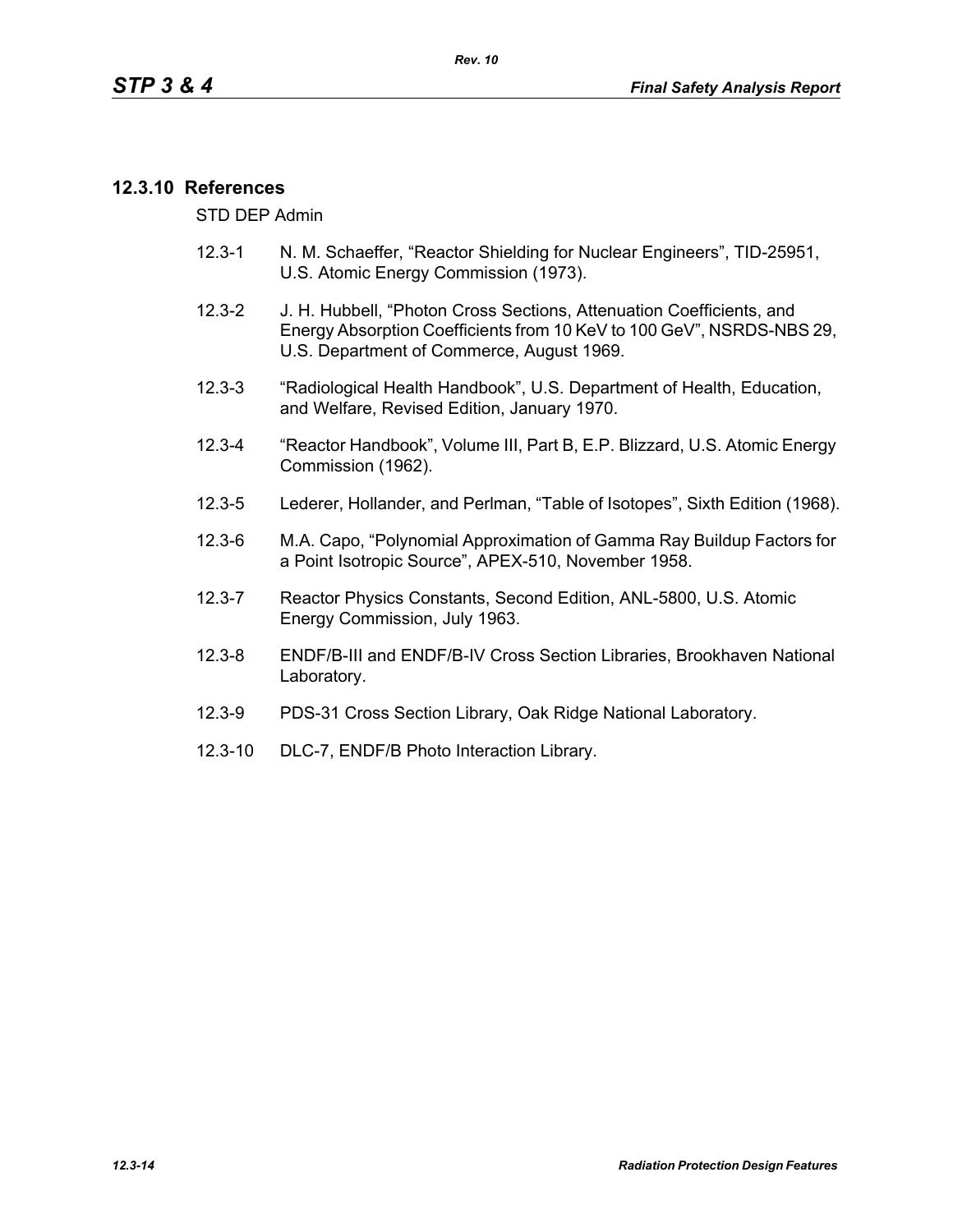| No.            | Location & Description             | Figure # | Sensitivity<br>Range | Local Alarms |
|----------------|------------------------------------|----------|----------------------|--------------|
| $\overline{2}$ | Reactor area (B)-4F                | 12.3-62  | LL                   | X            |
| 4              | Fuel storage pool area (B)-4F      | 12.3-62  | LL                   | X.           |
| 5              | R/B 4F south area                  | 12.3-62  | н                    | X            |
| $\overline{7}$ | R/B 3F NW area                     | 12.3-60  | H                    | X            |
| 9              | CUW control panel area-B3F         | 12.3-56  | н                    | X            |
| 14             | R/B 1F SE hatch area               | 12.3-59  | H                    | X            |
| 17             | R/B B1F SE hatch area              | 12.3-58  | H                    | X            |
| 26             | R/B B3F SW area-RHR "C" equip area | 12.3-56  | н                    | X.           |
| 27             | R/B Operating Deck C               | 12.3-62  | H                    | X            |
| 28             | R/B Corridor D                     | 12.3-57  | м                    | $\mathsf{x}$ |
| 29             | R/B Cask Pil                       | 12.3-60  | M                    | X            |
| 30             | R/B Sampling Room                  | 12.3-58  | M                    | X            |

|  | Table 12.3-3 Area Radiation Monitors Reactor Building |  |  |
|--|-------------------------------------------------------|--|--|
|  |                                                       |  |  |

| Table 12.3-6 Area Radiation Monitors Radwaste Building |
|--------------------------------------------------------|
|                                                        |

| No.            | Location and Description                              | Figure # | Sensitivity<br>Range | Local Alarms |
|----------------|-------------------------------------------------------|----------|----------------------|--------------|
| $\mathbf{1}$   | Electrical Equipment Room El 12300                    | 12.3-67  | H                    | X            |
| $\overline{2}$ | Control Room El 12300                                 | 12.3-67  | H                    | X            |
| 3              | High Activity Spent Resin Tank Room Tank A El<br>5300 | 12.3-66  | H                    | X            |
| $\overline{4}$ | High Activity Spent Resin Tank Room Tank B El<br>5300 | 12.3-66  | H                    | X            |
| 5              | Trailer Access Area El 12300                          | 12.3-67  | H                    | X            |
| 6              | LRW Mobile Skid Area El 12300                         | 12.3-67  | H                    | X            |
| $\overline{7}$ | DAW & Wet Solid Waste Accumulation Area El<br>12300   | 12.3-67  | H                    | X            |
| 8              | High Activity Waste Storage Area El 12300             | 12.3-67  | H                    | X            |
| 9              | Waste Sorting Area El 12300                           | 12.3-67  | H                    | X            |
| 10             | Phase Separator Tank A El 5300                        | 12.3-66  | H                    | X            |
| 11             | Phase Separator Tank B El 5300                        | 12.3-66  | H                    | X            |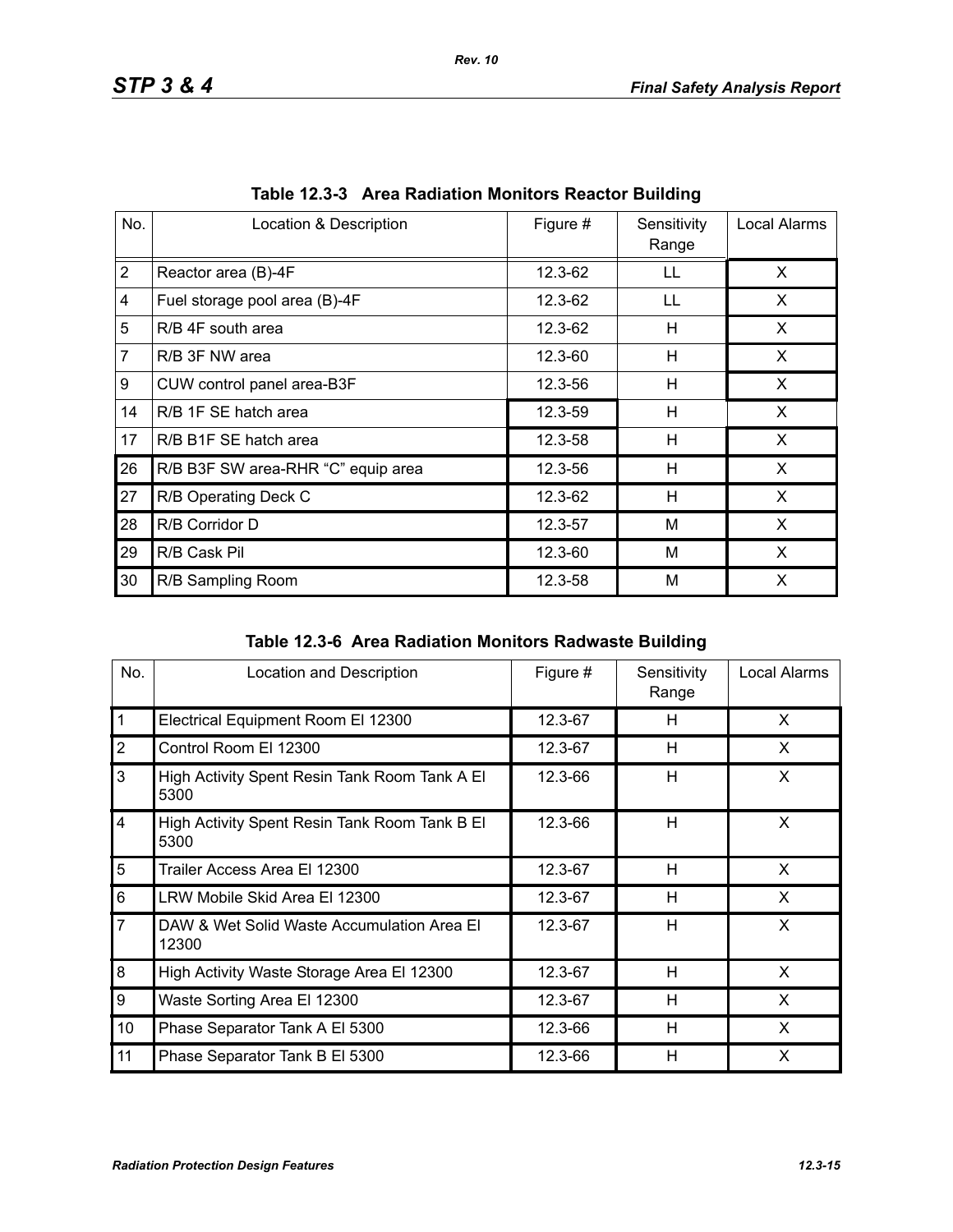| No.            | Location & Description                                                       | Figure #    | Sensitivity<br>Range | <b>Local Alarms</b> |
|----------------|------------------------------------------------------------------------------|-------------|----------------------|---------------------|
| $\mathbf{1}$   | Condensate Pump Maintenance Area<br>Operation Area (Laydown Space)           | 12.3-7270   | M                    | $\chi$              |
| $\overline{c}$ | Corridor (Condensate Sampling & Control Area)                                | 12.3-6970   | M                    | $\underline{X}$     |
| 3              | Offgas Sample & Control Area<br>Rack Room                                    | 12.3-6870   | M                    | $\underline{X}$     |
| $\overline{4}$ | RFP 1A, 1B& 1C Area<br><b>MD-RFP Area</b>                                    | $12.3 - 70$ | H                    | X                   |
| 5              | <b>Filter Maintenace Area</b><br>CF Maintenance Area                         | 12.3-7071   | $M$                  | $\underline{X}$     |
| 6              | Demineralizer Area<br><b>CD Resin Strainer Room</b>                          | 12.3-7470   | H                    | $\chi$              |
| $\overline{7}$ | SJAE A & Recombiner Area<br><b>Steam Ejector Units Room</b>                  | 12.3-7074   | H                    | X                   |
| 8              | SJAE B & Recombiner Area<br>OG Recombiner (A) Room                           | 12.3-7074   | H                    | $\chi$              |
| 9              | <b>HP Heaters &amp; Drain Tank Area 1</b><br>OG Recombiner (B) Room          | 12.3-7074   | H                    | $\chi$              |
| 10             | <b>HP Heaters &amp; Drain Tank Area 2</b><br><b>High Pressure Drain Room</b> | 12.3-7074   | H                    | $\chi$              |
| 11             | MSR 1A & 1G Area<br>Moisture Separator and Reheater (A) Room                 | 12.3-72     | H                    | X                   |
| 12             | MSR 1B & 1D Area<br>Moisture Separator and Reheater (B) Room                 | 12.3-72     | H                    | X                   |
| 13             | <b>Turbine Building Operating Floor</b>                                      | $12.3 - 73$ | H                    | X                   |
| 14             | <b>Equipment Main Access Area</b><br>Corridor (Unloading Bay)                | 12.3-7073   | 旦                    | $\underline{X}$     |

# **Table 12.3-7 Area Radiation Monitors Turbine Building**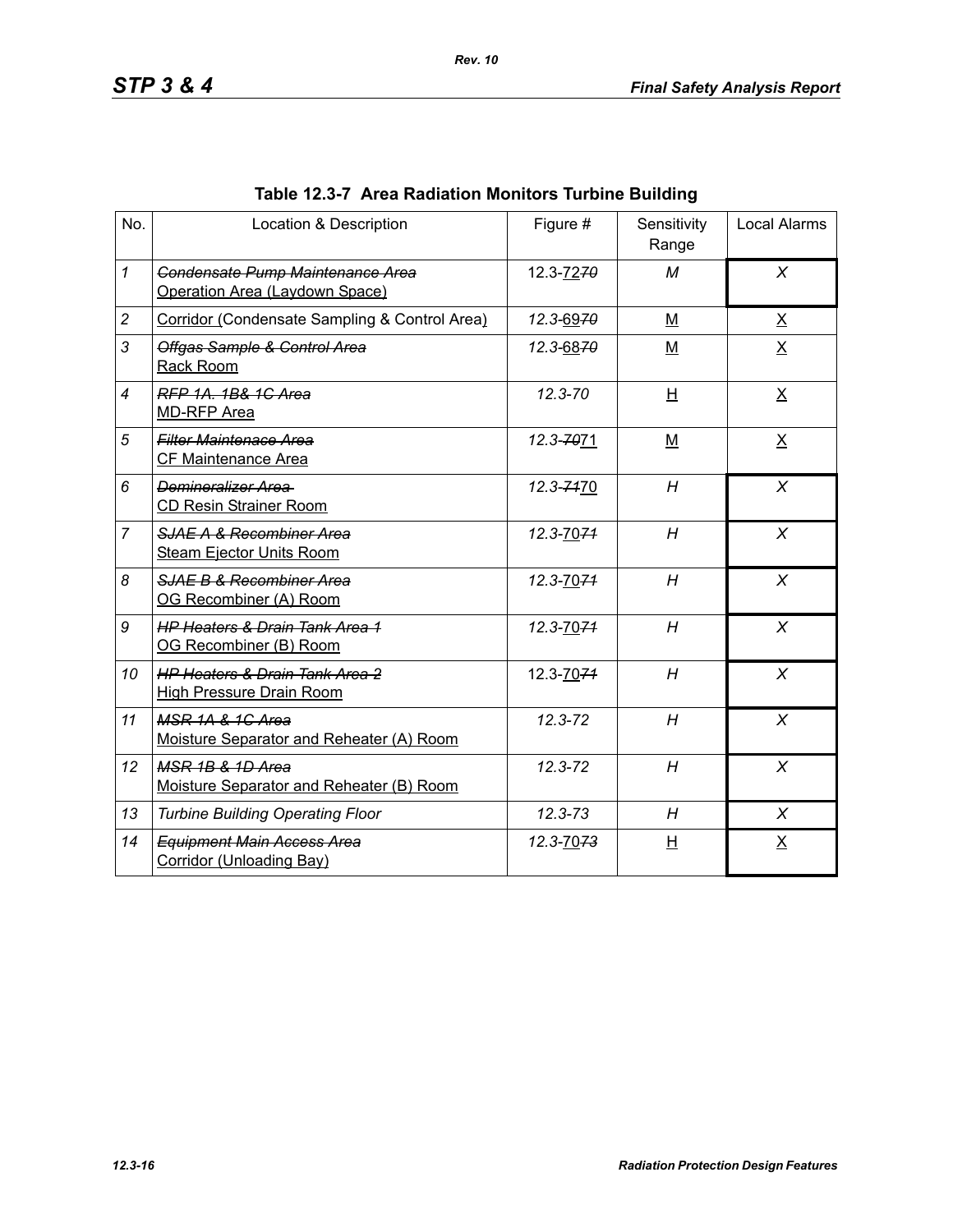|                                   | Unit 3 Construction Only <sup>1</sup> |                          | Unit 3 & 4 Construction <sup>2</sup> |                          | Unit 4 Construction Only <sup>1</sup> |                          |
|-----------------------------------|---------------------------------------|--------------------------|--------------------------------------|--------------------------|---------------------------------------|--------------------------|
|                                   | <b>Total Body</b>                     | <b>Critical</b><br>Organ | <b>Total Body</b>                    | <b>Critical</b><br>Organ | <b>Total Body</b>                     | <b>Critical</b><br>Organ |
| <b>Direct</b><br><b>Radiation</b> | 0.076                                 |                          | 0.142                                | -                        | 0.175                                 |                          |
| Gaseous<br><b>Effluents</b>       | 0.054                                 | 0.190                    | 0.101                                | 0.356                    | 0.156                                 | 0.339                    |
| Liquid<br><b>Effluents</b>        | 0.001                                 | 0.001                    | 0.002                                | 0.002                    | 0.001                                 | 0.001                    |
| <b>Total</b>                      | 0.131                                 | 0.191                    | 0.245                                | 0.358                    | 0.332                                 | 0.340                    |

# **Table 12.3-8 Maximum Annual Dose (Person-Sieverts) to Construction Workers**

1 Dose for construction of one unit.

2 Dose for construction of two units.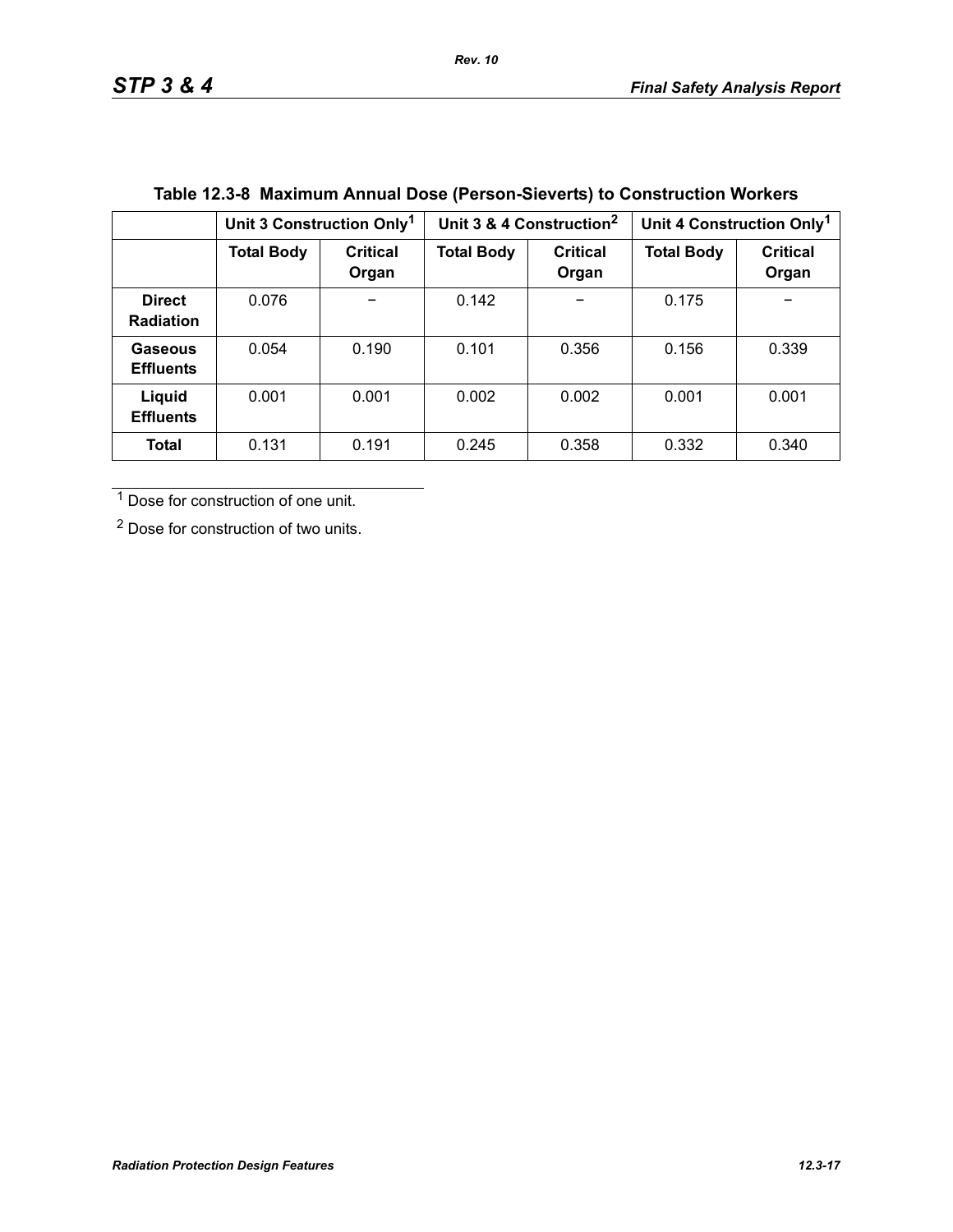The following figures are located in Chapter 21:

- *Figure 12.3-1 Reactor Building Radiation Zone Map for Full Power and Shutdown Operation at Elevation – 8200 mm*
- *Figure 12.3-3 Reactor Building Radiation Zone Map for Full Power and Shutdown Operation at Elevation 4800/8500 mm*
- *Figure 12.3-5 Reactor Building Radiation Zone Map for Full Power and Shutdown Operation at Elevation 12300 mm*
- *Figure 12.3-6 Reactor Building Radiation Zone Map for Full Power and Shutdown Operation at Elevation 18100 mm*
- *Figure 12.3-10 Reactor Building Radiation Zone Map for Full Power and Shutdown Operation at Cross Section View A–A*
- *Figure 12.3-16 Reactor Building Radiation Zone Map Post-LOCA at Elevation 12300 mm (1F)*
- *Figure 12.3-21 Reactor Building Radiation Zone Map Post-LOCA at Cross Section A–A*
- *Figure 12.3-37 Radwaste Building, Radiation Zone Map, Normal Operation at Elevation – 1700 mm*
- *Figure 12.3-38 Radwaste Building, Radiation Zone Map, Normal Operation at Elevation 5300 mm*
- *Figure 12.3-39 Radwaste Building, Radiation Zone Map, Normal Operation at Elevation 12300 mm*
- *Figure 12.3-40 Radwaste Building, Radiation Zone Map, Normal Operation at Elevation 18300*19100 *mm*
- *Figure 12.3-41 Radwaste Building, Radiation Zone Map, Normal Operation at Cross Section A-A*
- *Figure 12.3-49 Turbine Building, Radiation Zone Map, at Elevation 2300 mm5300 mm*
- *Figure 12.3-50 Turbine Building, Radiation Zone Map, at Elevation 6300 mm12300 mm*
- *Figure 12.3-51 Turbine Building, Radiation Zone Map, at Elevation 12300 mm20300 mm*
- *Figure 12.3-52 Turbine Building, Radiation Zone Map, at Elevation 19700 mm30300 mm*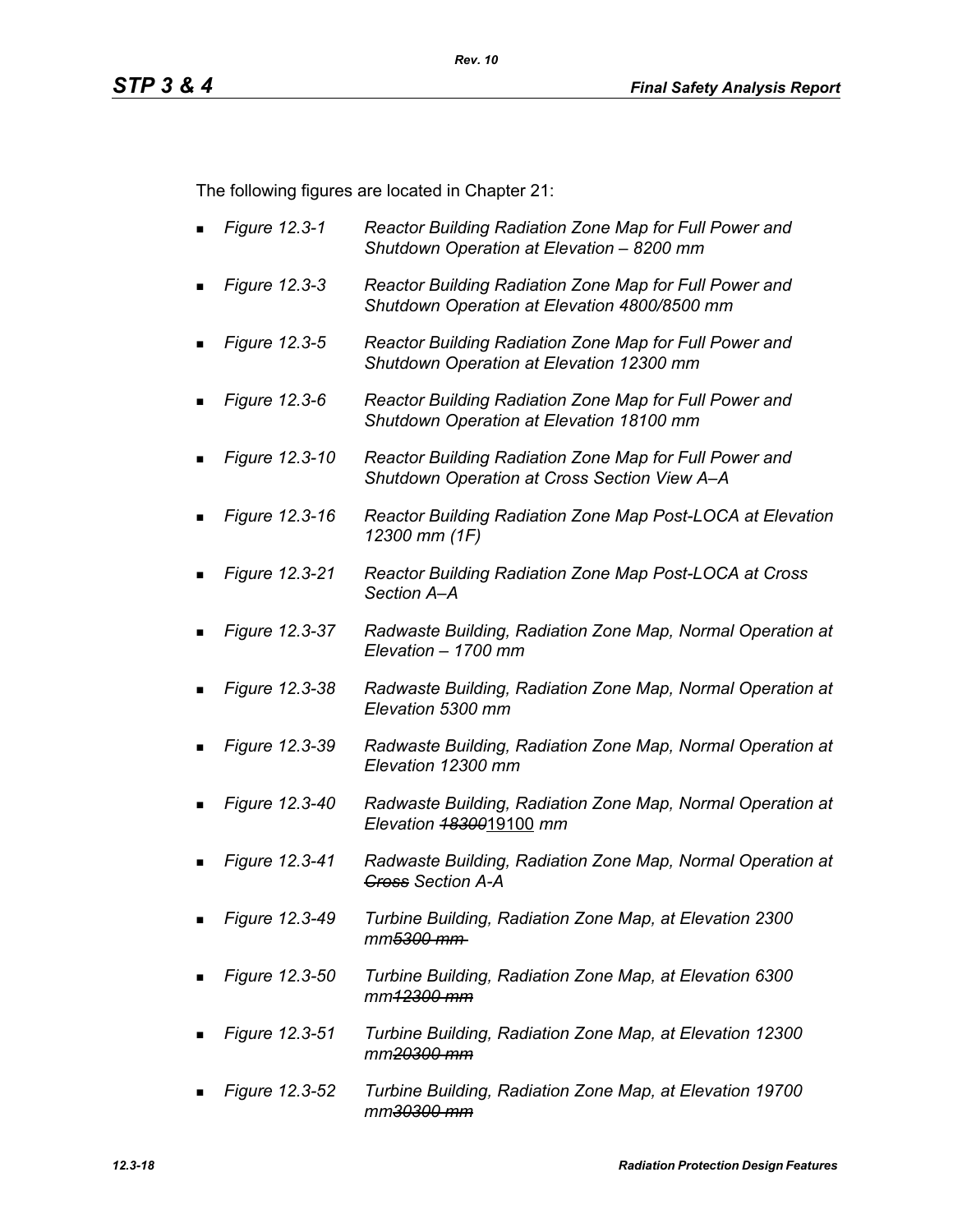The following figures are located in Chapter 21 (continued):

- *Figure 12.3-53 Turbine Building, Radiation Zone Map, at Elevation 27800 mmLongitudinal Section A-A*
- *Figure 12.3-55 Turbine Building, Radiation Zone Map, Post LOCA, Longitudinal Section B-B*
- *Figure 12.3-56 Reactor Building, Area Radiation Monitors, 8200 mm*
- *Figure 12.3-57 Reactor Building, Area Radiation Monitors, 1700 mm and 1500 mm*
- *Figure 12.3-58 Reactor Building, Area Radiation Monitors, 4800 mm*
- *Figure 12.3-60 Reactor Building, Area Radiation Monitors, 23500 mm*
- *Figure 12.3-62 Reactor Building, Area Radiation Monitors, 31700 mm*
- *Figure 12.3-65 Not used*
- *Figure 12.3-66 Radwaste Building, Area Radiation Monitors, Elevation 5300 mm*
- *Figure 12.3-67 Radwaste Building, Area Radiation Monitors, Elevation 12300 mm*
- *Figure 12.3-68 Turbine Building B1F Floor Level, Area Radiation Monitors, Elevation 2300mmNot used*
- *Figure 12.3-69 Turbine Building, MB1F Floor Level, Area Radiation Monitors, Elevation 6300mmGrade Level 1, Area Radiation Monitors, Elevation 5300 mm*
- *Figure 12.3-70 Turbine Building, 1F Floor LevelGrade Level 2, Area Radiation Monitors, Elevation 12300 mm*
- *Figure 12.3-71 Turbine Building, 2F Floor Level, Area Radiation Monitors, Elevation 19700 mmGrade Level 3, Area Radiation Monitors, Elevation 20300 mm*
- *Figure 12.3-72 Turbine Building, 3F Floor Level, Area Radiation Monitors, Elevation 27800 mmGrade Level 4, Area Radiation Monitors, Elevation 30300 mm*
- *Figure 12.3-73 Turbine Building, Area Radiation Monitors, Longitudinal Section A-AB-B*
- Figure 12.3-75 Turbine Building, Radiation Zone Map, at Elevation 38300 mm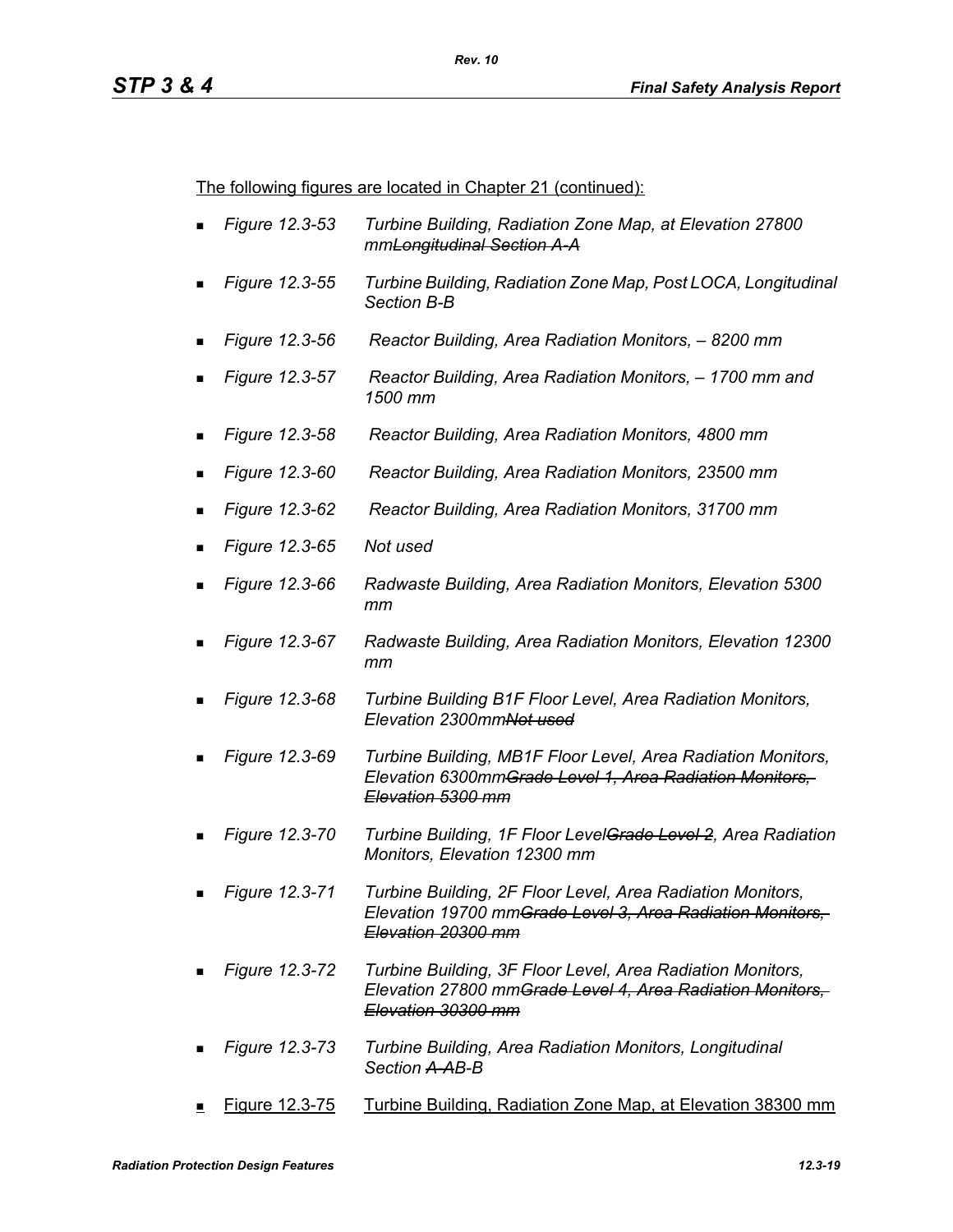The following figures are located in Chapter 21 (continued):

- Figure 12.3-76 Turbine Building, Radiation Zone Map, at Elevation 47200 mm
- **Figure 12.3-77** Turbine Building, Radiation Zone Map, Longitudinal Section B-B